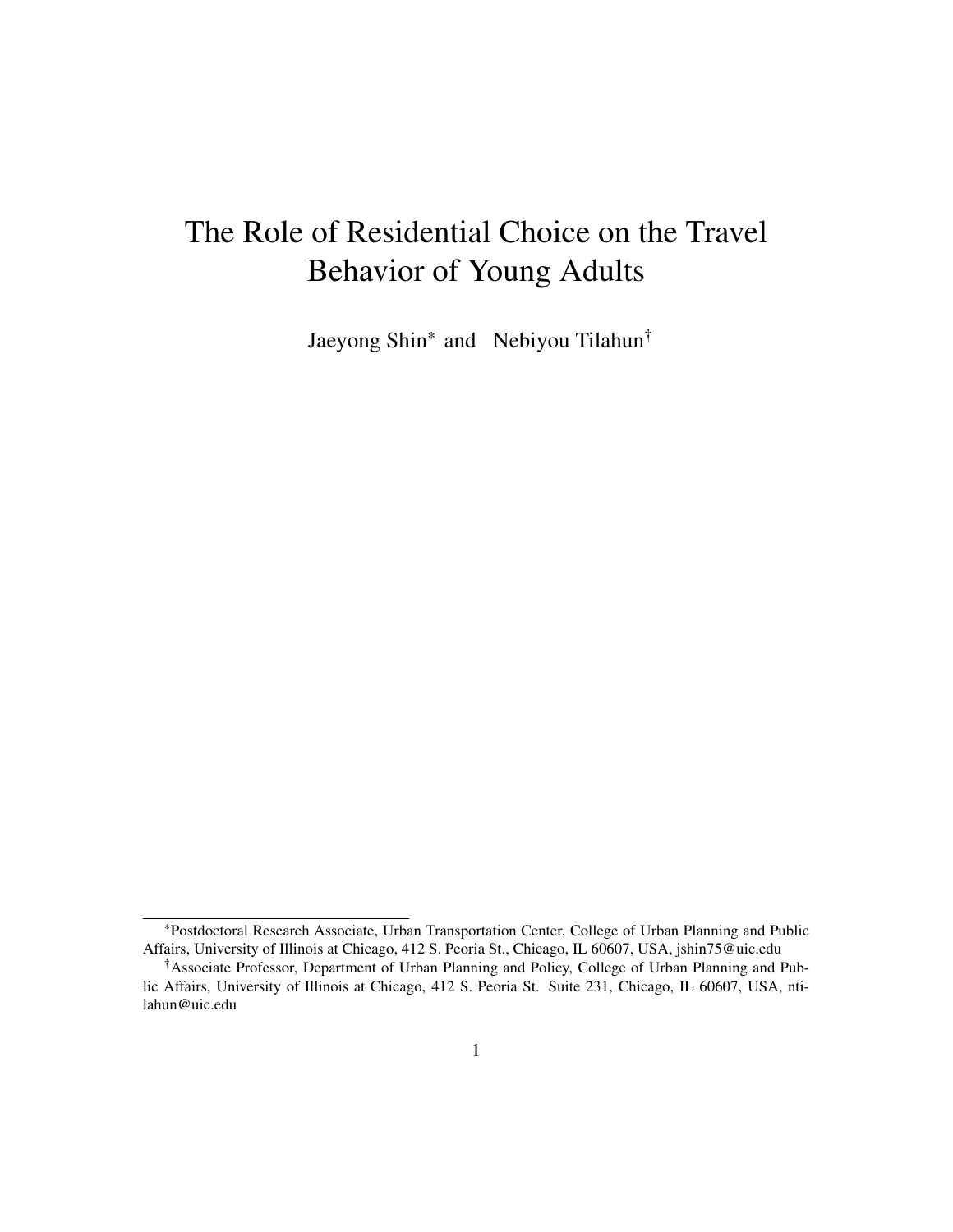#### Abstract

Several studies have shown that the travel behavior of young adults in the United States in the past two decades differed from that of prior generations. On average, recent young adults drove fewer miles, owned fewer vehicles and made use of public transit more often. A higher share of young adults also chose to live in cities. This study examines the relationship between the location decision of young adults and their travel behavior. We examine how being a young adult and other socioeconomic variables are associated with residential location decisions, and how these in turn affect vehicle ownership, mode choice and travel distance. Our analysis uses household travel survey data from the Seattle regions collected in 2006 and 2017 and employs a recursive structural equation model to examine these questions. We find that young adult households were more likely to live closer to the city center and to have fewer vehicles than older ones. Fewer young adults also chose to own vehicles in 2017 than in 2006. While young adults made more use of non-automobile modes and had fewer person miles travelled, we find that these effects were more due to their residential location and vehicle ownership decisions than due to direct preferences about mode or distance travelled. These findings suggest that significant changes would be expected in the mode use and miles travelled among young adults if their residential location or vehicle ownership preferences change significantly due to life cycle or other factors.

Keywords: Young adults, Travel behavior, Residential location choice, Vehicle Ownership, Mode choice, and Person miles traveled

## 1. Introduction

Over the past two decades, many studies have shown that young adults in the United States on average drove less, owned fewer cars, and delayed acquiring a driver's license when compared to prior generations. More young adults also used multiple modes, including public transit and bicycles, at a higher rate than similarly aged cohorts before them (Blumenberg et al. [2015;](#page-22-0) Klein and Smart [2017;](#page-23-0) Chatterjee et al. [2018;](#page-22-1) McDonald [2015;](#page-24-0) Delbosc and Currie [2013;](#page-22-2) Kuhnimhof et al. [2012;](#page-23-1) Oakil, Manting, and Nijland [2016;](#page-24-1) Polzin, Chu, and Godfrey [2014\)](#page-24-2). These travel behavior changes occurred primarily among young adults and not among older age groups in the same period (Polzin, Chu, and Godfrey [2014\)](#page-24-2). At the same time, a higher share of young adults was also living in cities as compared to older adults and similarly aged prior cohorts (Blumenberg et al. [2015;](#page-22-0) Lee [2018;](#page-23-2) Moos [2016;](#page-24-3) Myers [2016\)](#page-24-4). A higher number and higher proportion of young adults was also living in central cities in the early and mid 2010s than in the early 2000s (Lee [2018;](#page-23-2) Moos [2016;](#page-24-3) Cortright [2014;](#page-22-3) Walter-Joseph [2015\)](#page-25-0). Studies also show that young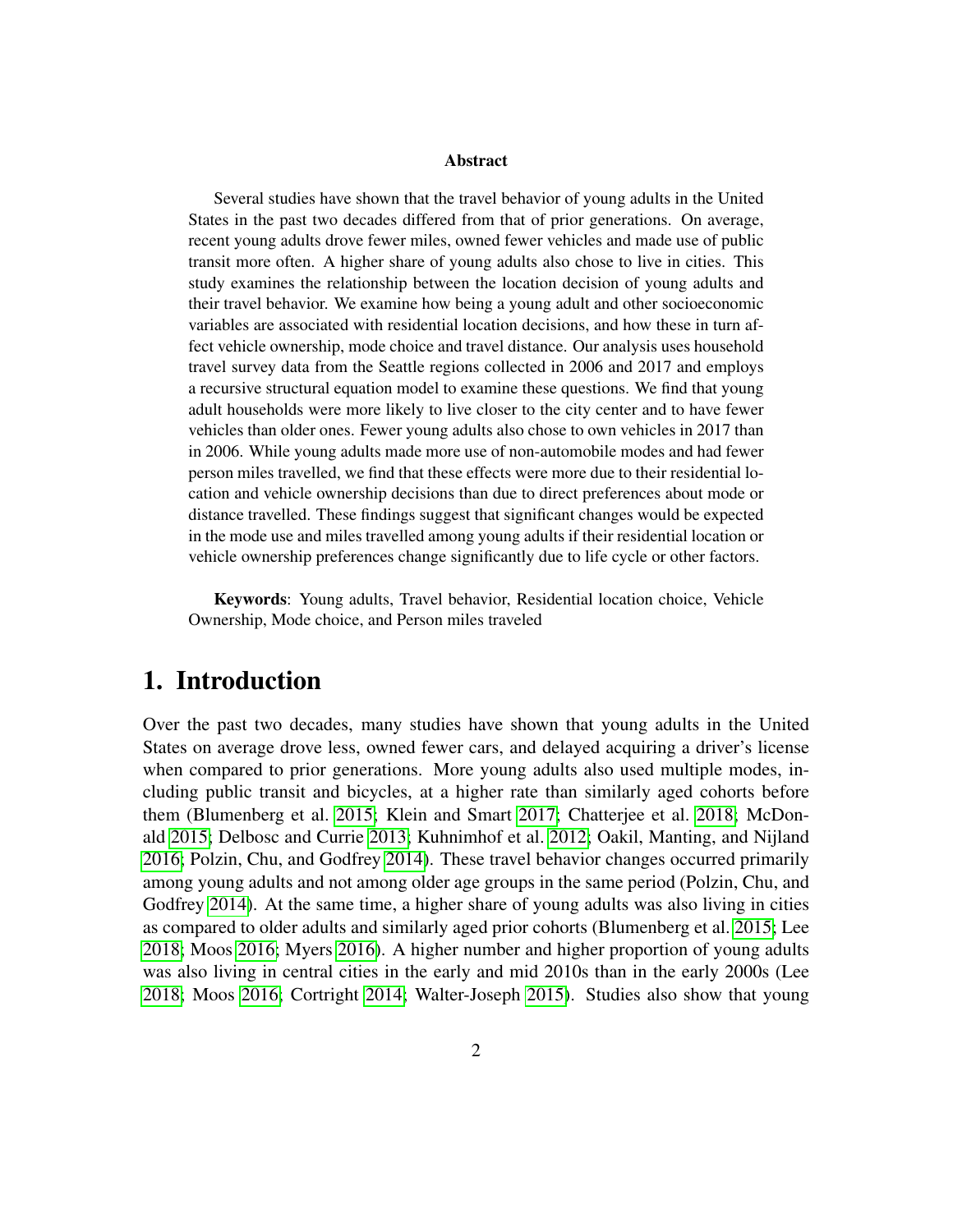adults were more likely to choose residential locations that have better public transit or high accessibility (Pendall [2012;](#page-24-5) Deka [2018\)](#page-22-4) as well as areas with more job opportunities or higher densities (Deka [2018;](#page-22-4) Lee [2018\)](#page-23-2).

Age can influence residential and travel choices for a variety of reasons. Young adults often do not have the constraints imposed by larger families and children, and this may allow choices that are different from their older counterparts. Their economic position may also be weaker, and as a result, their choices may be different from older and more economically established adults. Even after controlling for these variables, young adults' choices as a group may be different from older ones in the same period because their tastes and attitudes have developed under different circumstances. These differences maybe reflected in residential choices and travel decisions.

The residential and travel preferences of young adults may also influence one another. It is well established that neighborhood characteristics such as high density, proximity to public transit, land use diversity, and street network design influence mode choice particularly for public transit and walking (Cervero and Kockelman [1997;](#page-22-5) Ewing and Cervero [2010;](#page-23-3) Voulgaris et al. [2017\)](#page-25-1). Hence, it is possible that some of the observed travel behavior among young adults arises from the built environment of their chosen residence. On the other hand, the transportation attitudes of young adults may lead them to choose residential areas that align with their preferences. A broad range of research has looked at the possibility of residential self-selection being the reason for the observed travel behavior of people as opposed to travel behavior being driven by the built environment. Reviews by Cao, Mokhtarian, and Handy [\(2009\)](#page-22-6) and Mokhtarian and Herick [\(2016\)](#page-24-6) find that both attitudinal factors and the built environment contribute to travel behavior.

A key question for our study is to what extent the travel behavior of young adults arises from their age group membership, and to what extent it arises from their residential location decisions. We also examine how these preferences have changed from 2006 to 2017, the two time periods when the data for this study were collected. We focus on four decisions: the residential location (as measured by distance from the central business district), vehicle ownership, mode choice, and distance traveled. At one extreme, we can imagine that age-group membership only influences residential choice but does not directly affect the vehicle ownership and travel variables. Because location affects travel behavior, agegroup may still have indirect downstream effects on auto ownership, mode choice and distance travelled. Another possibility is that auto-ownership is not directly impacted by age-group membership, but residential choice, mode choice and distance travelled are. Location, auto-ownership and other decisions could also be principally influenced by other variables such as economic conditions or education but not by age-group. What is clear from the literature is that both residential choices and travel decisions of young adults have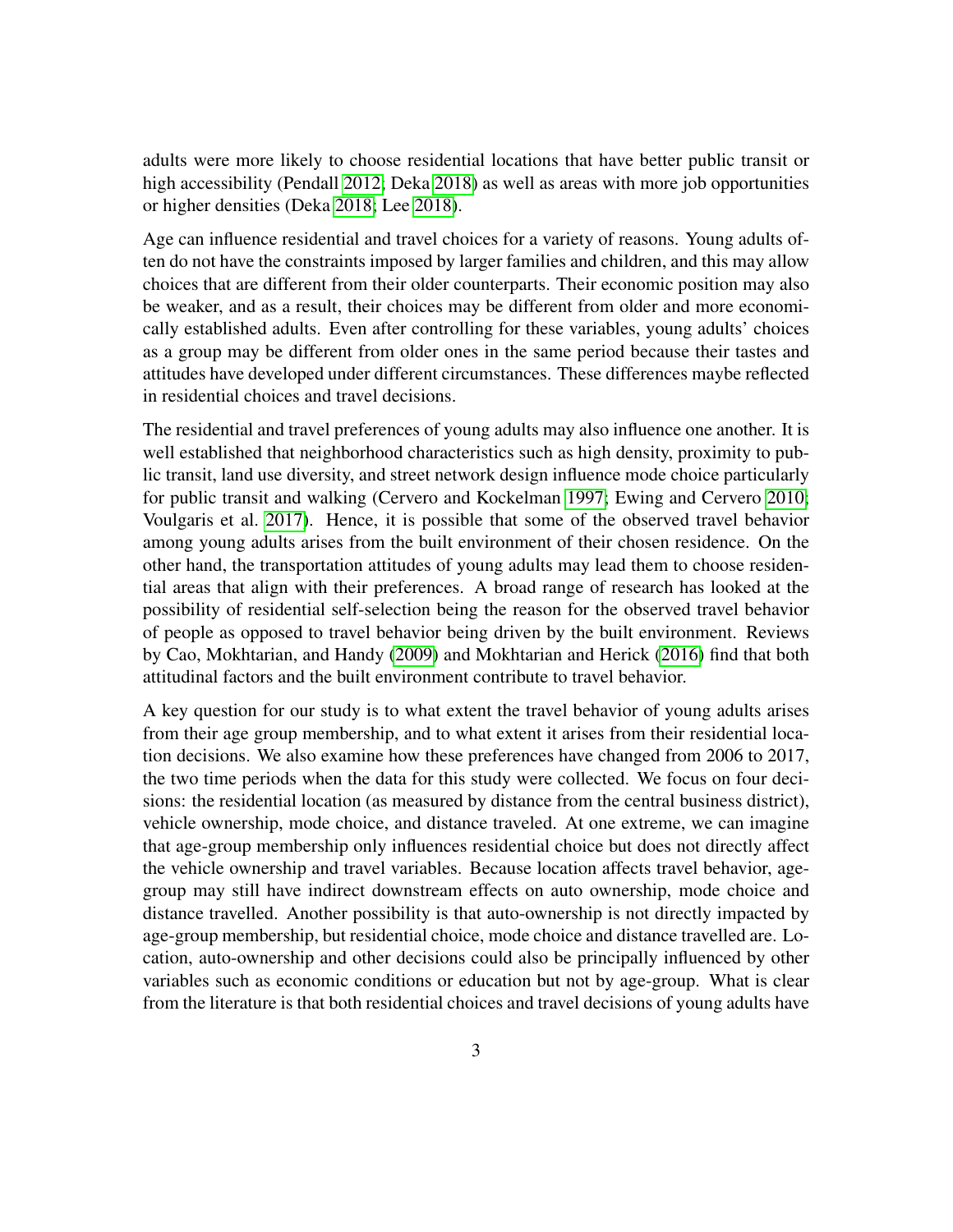changed. In this study, we examine how age group and time period influence these four decisions both directly and indirectly while also controlling for a variety of personal and household variables.

To undertake this analysis, we employ a recursive structural equation model (a path model with only observed variables) whose basic structure is shown in the path diagram in Figure [1.](#page-3-0) Three sets of decisions are analyzed—residential choice, automobile ownership and trip decisions about mode and distance traveled. We consider residential location to be a longterm decision and vehicle ownership a medium-term decision; mode choice and distance traveled are considered short-term decisions (Levinson and Krizek [2007\)](#page-23-4). The model is structured with this decision time horizon in mind, with longer term decisions influencing shorter term ones. Residential location decisions are thus assumed to have direct influence on vehicle ownership, mode choice and travel distance. Vehicle ownership is expected to have direct impacts on mode choice and travel distance while also mediating the influence of residential decisions on mode and distance. This setup allows us to disentangle direct impacts from indirect ones and separately examine contributions to mode choice and distance travelled.

<span id="page-3-0"></span>

Figure 1: The proposed model structure

We consider residential location choice and vehicle ownership to be decisions made by the household. We assume mode choice and distance traveled are individual decisions. Our analysis accommodates these different decision making units by controlling for household level variables when residential choice and vehicle ownership are concerned and by con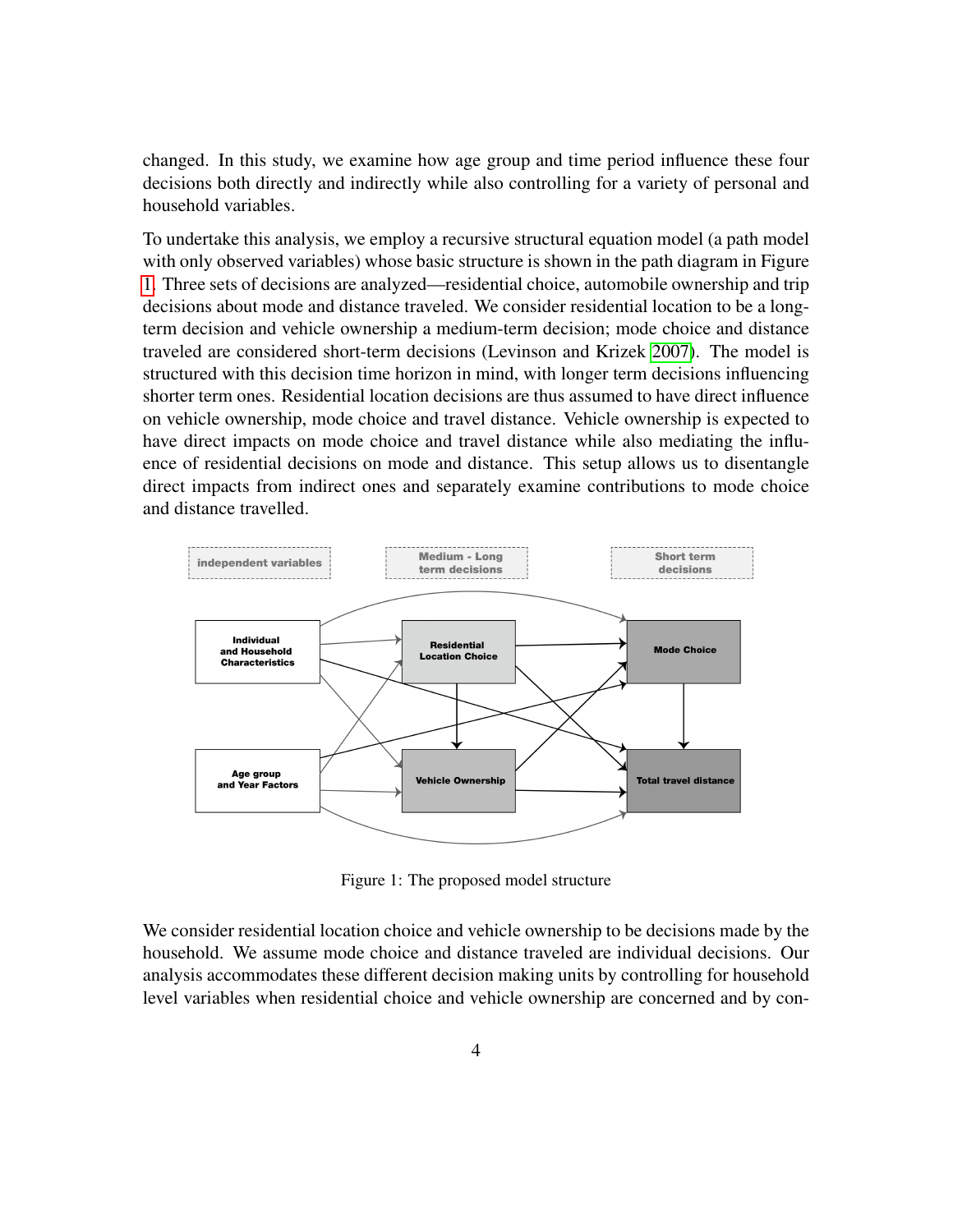trolling for individual level variables for mode and distance traveled decisions. We discuss these details in section [3.](#page-7-0)

The model we estimate allows us to answer several questions, primary among those are: (1) How do residential location, mode ownership, mode choice and travel distance of young adults compare to older ones, and were there changes in the behavior of young adults between 2006 and 2017? (2) How do the direct impacts of age group membership on travel choices compare with the impacts of endogenous variables such as location choice and vehicle ownership? (3) Among young adults, which socio-demographic variables are strong markers for a preference to live closer to the city center and to adopt more sustainable travel choices, and (4) what do these findings suggest about the future choices of young adults? Our findings confirm earlier research which found that young adults lived closer to the city center, owned fewer cars, used non-automobile modes more and had lower person miles travelled. Between 2006 and 2017, the largest difference among young adults is the further decline in vehicle ownership. Second, the impacts of residential choice and auto-ownership on travel choices are larger than that of age group membership. Third, income and education have large impacts on residential and auto-ownership decisions. The impact of both variables on location choice exceeds that of age group membership. Finally, because residential location has strong influences on auto ownership, non-auto mode use and PMT, we think the gains in multi-modality and reductions in PMT among young adults can be lost if life cycle or other factors change the prevailing residential preference among young adults.

## 2. Background

Residential location choice and travel behavior can be different on account of age and cohort membership. Most cross-sectional studies that control for age can assess how the choices of young adults compare with older adults in the same period. Some researchers also explore cohort differences in such a setting where the cohorts are at different ages. In general, what these studies show is that young adults have shown a higher inclination to live in central cities, a preference for denser areas, rental housing, higher levels of use of non-automobile modes and lower distance traveled than their older counterparts (Kim, Orazem, and Otto [2001;](#page-23-5) Guo and Bhat [2007;](#page-23-6) Tu and Goldfinch [1996;](#page-25-2) Jun and Morrow-Jones [2011;](#page-23-7) Taylor et al. [2013;](#page-25-3) Lin and Long [2008;](#page-24-7) Circella et al. [2017\)](#page-22-7).

Researchers have also looked at how the choices of young adults has shifted as a group by comparing the behavior of different cohorts at comparable ages (e.g., Millennials vs. Generation X when both cohorts were in some fixed age range). Some studies demon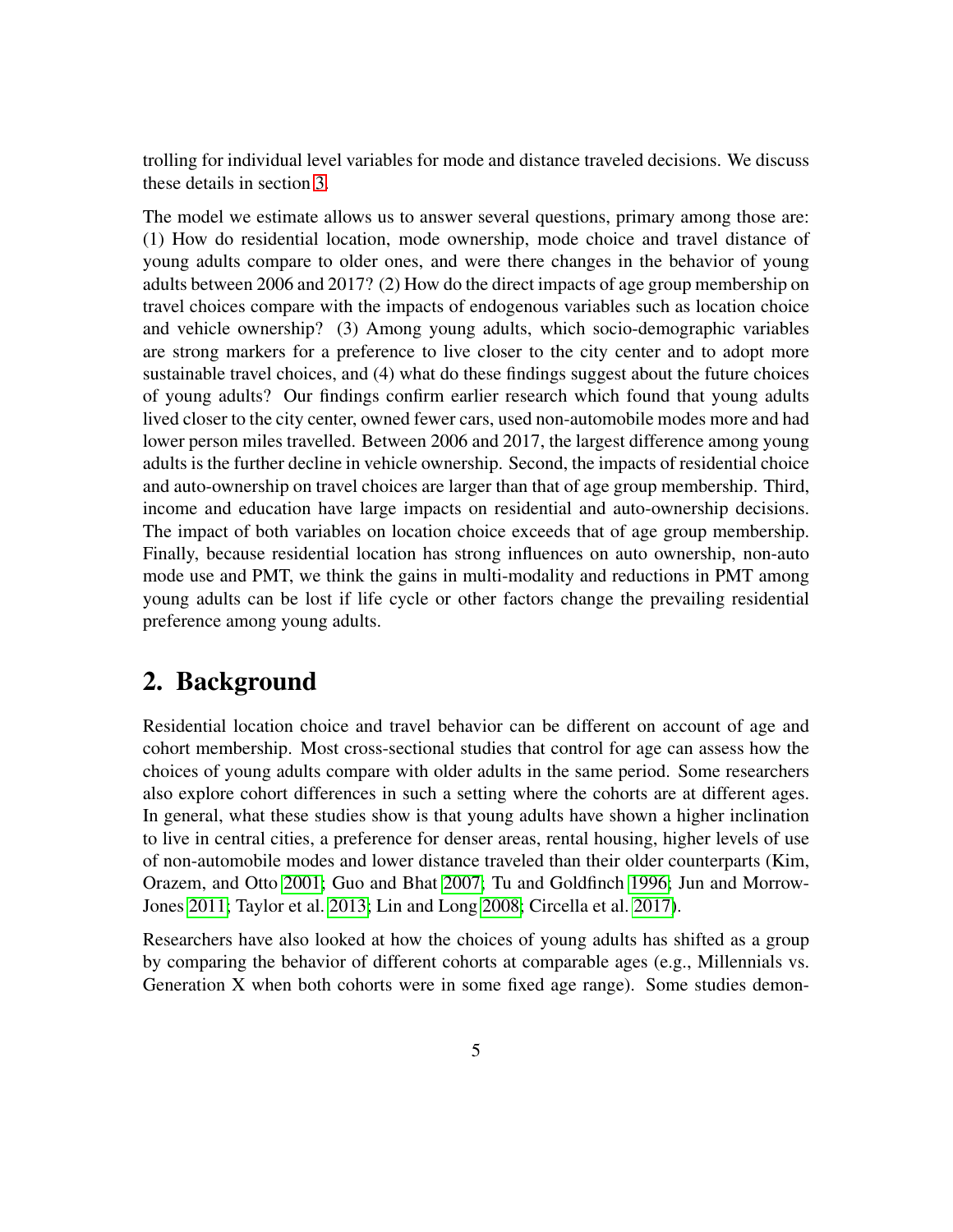strate a cohort effect for Millennials although the magnitude is different by studies. The studies also find that Millennials show lower vehicle miles traveled (VMT) and personal miles traveled (PMT), lower number of vehicle trips, fewer vehicle ownership, and higher percentage of living in dense and public transit-friendly neighborhoods than the sameaged cohorts in prior generations (Wang [2019;](#page-25-4) Silva et al. [2019;](#page-24-8) Klein and Smart [2017;](#page-23-0) Blumenberg et al. [2012;](#page-22-8) Polzin, Chu, and Godfrey [2014;](#page-24-2) McDonald [2015\)](#page-24-0).

Specifically, studies analyzing differences between the 1995, 2001, and 2009 NHTS (National Household Travel Survey) show that the vehicle miles traveled (VMT) and person miles traveled (PMT) of young adults declined sharply in 2009 as compared to 2001 and when compared to other age groups (Polzin, Chu, and Godfrey [2014;](#page-24-2) Blumenberg et al. [2012;](#page-22-8) McDonald [2015\)](#page-24-0). VMT and PMT for young adults aged between 20 and 39 decreased by about 20% while that for other age groups stayed flat or only slightly decreased in 2009. Wang [\(2019\)](#page-25-4) and Silva et al. [\(2019\)](#page-24-8) compares personal VMT and the number of trips between Millennials and Generation X, and shows that Millennials had lower VMT and made fewer car trips than Generation X. Studies including (Kuhnimhof et al. [2012;](#page-23-1) Delbosc and Currie [2013;](#page-22-2) Taylor et al. [2013;](#page-25-3) Thompson and Weissmann [2012\)](#page-25-5) show that young adults are less likely to acquire a driver's license and drive a car in 2009 than 2001.

Several studies analyzing the background of young adults point to the economic downturn and different life cycle choices (e.g. delaying family formation) as drivers of the travel behavior shift among young adults. The deterioration of socioeconomic conditions caused by the economic recession of 2007-2009 seriously influenced travel behavior changes (Blumenberg et al. [2012;](#page-22-8) McDonald [2015;](#page-24-0) Taylor et al. [2013;](#page-25-3) Raimond and Milthorpe [2010;](#page-24-9) Hedman [2011\)](#page-23-8). Blumenberg et al. [\(2012\)](#page-22-8), for example, argue that the economic downturn significantly affected young adults, many of whom had a relatively weaker economic base. After the recession, unemployment rates increased among all age groups but the rate among young adults was about twice higher than others in 2010 (Chatterjee et al. [2018;](#page-22-1) Demos and Young Invincibles [2011;](#page-23-9) Federal Interagency Forum on Child and Family Statistic [2014\)](#page-23-10). These studies argued that the increase in unemployment rate and, consequently, the decrease in disposable income of young adults became a direct factor that reduced their travel needs, frequencies and distances travelled.

Several research also shows that as the unemployment rate for young adults increased, many started to enroll in higher education (Furstenberg Jr [2010;](#page-23-11) The Council of Economic Advisers [2014;](#page-25-6) Demos and Young Invincibles [2011\)](#page-23-9). Furstenberg Jr [\(2010\)](#page-23-11) states that travel demand and distance of young adults decreased because they stayed in school longer and delayed starting economic activity. The deterioration of economic circumstances and the longer education period led to the postponement of family formation. The delaying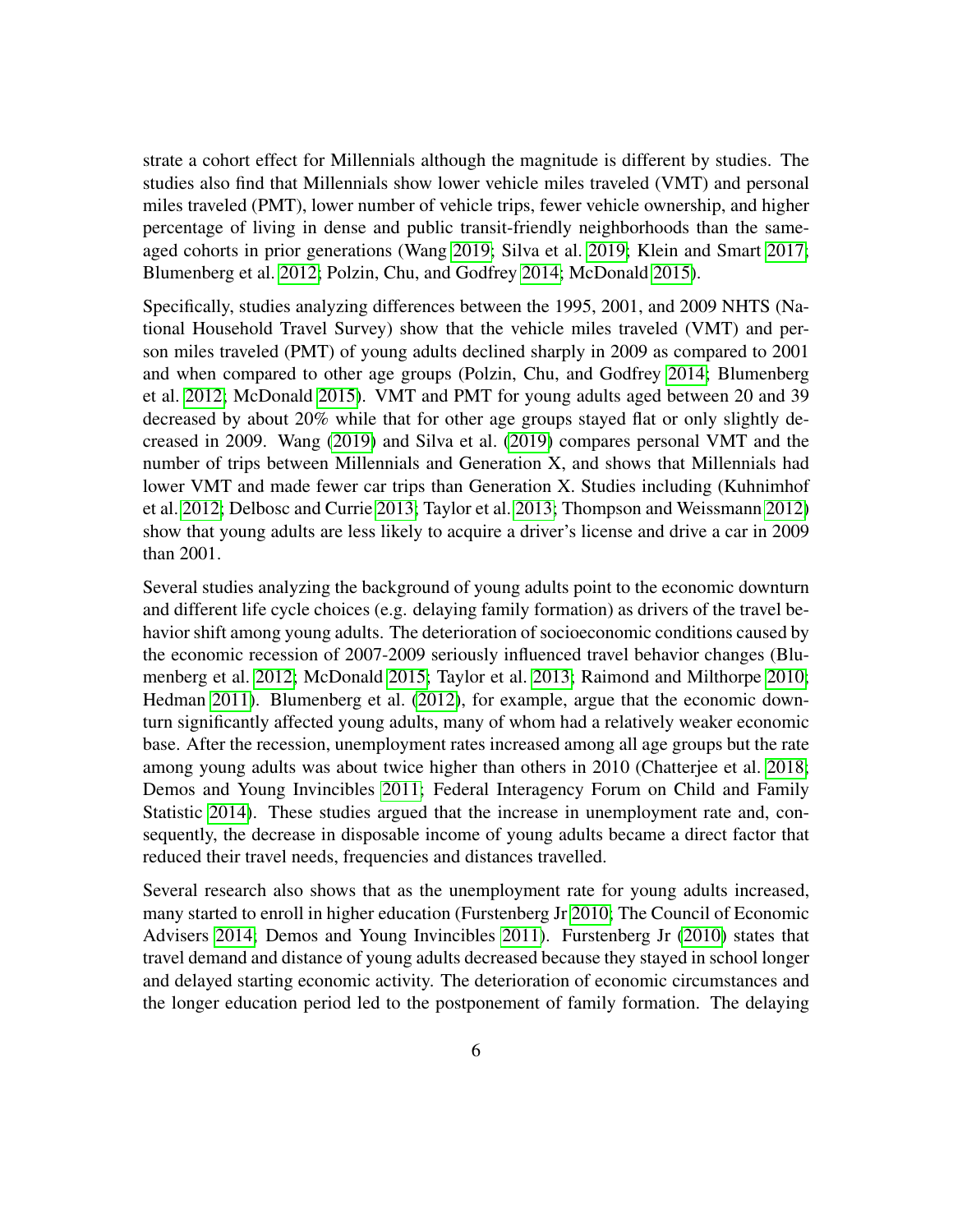of marriage and childbirth influenced travel needs and frequency of young adults as compared to similar age groups in prior generations (Heath [2008;](#page-23-12) Furstenberg Jr [2010;](#page-23-11) The Council of Economic Advisers [2014;](#page-25-6) Demos and Young Invincibles [2011;](#page-23-9) Pendall [2012\)](#page-24-5). In addition, higher educational attainment led to large increases in student loan debt which further aggravated their weak economic base and delayed their economic independence as well as decisions to live alone or own a car after graduation (The Council of Economic Advisers [2014;](#page-25-6) Demos and Young Invincibles [2011;](#page-23-9) Federal Interagency Forum on Child and Family Statistic [2014\)](#page-23-10).

In addition to travel behavior, another major change among young adults has been their residential location choice. Several studies show increasing numbers of young adults and Millennials were starting to live in cities through the 2000s (Moos [2016;](#page-24-3) Walter-Joseph [2015;](#page-25-0) Blumenberg et al. [2015;](#page-22-0) Cortright [2014\)](#page-22-3). Moos [\(2016\)](#page-24-3) finds a stronger association between density and young cohorts in 2006 while the same association was largely absent when prior data from 1981 was used in three Canadian cities. Cortright [\(2014\)](#page-22-3) finds that the share of young adults, particularly those who are highly educated, living in central neighborhoods within 3 miles from urban cores increased between 2000 and 2012 . Lee [\(2018\)](#page-23-2) also shows that Millennials were more likely to live in urban core areas within 3 miles from CBD (Central Business District) and in 3-10 mile areas, than prior generations. Using first time home buyer data, Raymond, Dill, and Lee [\(2018\)](#page-24-10) find that Millennials had a higher chance of buying near city centers than Generation X-ers. In contrast, Wang, Lee, and Greenlee [\(2021\)](#page-25-7) only find limited differences between Millenials and older cohorts in residential location choice. They find Millennials who are single, and those that are married and have no children, had a positive preference for places with higher job accessibility by transit. Single Millennials with no children also preferred high amenity areas. However, they find no differences in tastes for distance to CBD or compactness of a neighborhood that sets Millennials apart from other generations.

More recently, however, some studies have argued that the rate of car ownership of young adults is increasing as their economic situation improves and as they are aging (Klein and Smart [2017;](#page-23-0) Delbosc and Ralph [2017\)](#page-22-9). Residential densities of the home location of young adults declined and their car ownership rate increased as Millennials aged between 1999 and 2013 (Klein and Smart [2017\)](#page-23-0). As their economic and living conditions improved in the mid 2010s, more of them moved to the suburbs, owned more cars, and drove longer distances (Delbosc and Ralph [2017\)](#page-22-9). Delbosc et al. [\(2019\)](#page-22-10) emphasizes that the travel behavior of young adults can be different depending on local contexts such as by cities or countries. The recent work by Lee [\(2021\)](#page-23-13) shows that both the youthification of the city and the suburbanization of older young adults are happening simultaneously. Younger people continue to live in cities in higher numbers while the older-young adults show a preference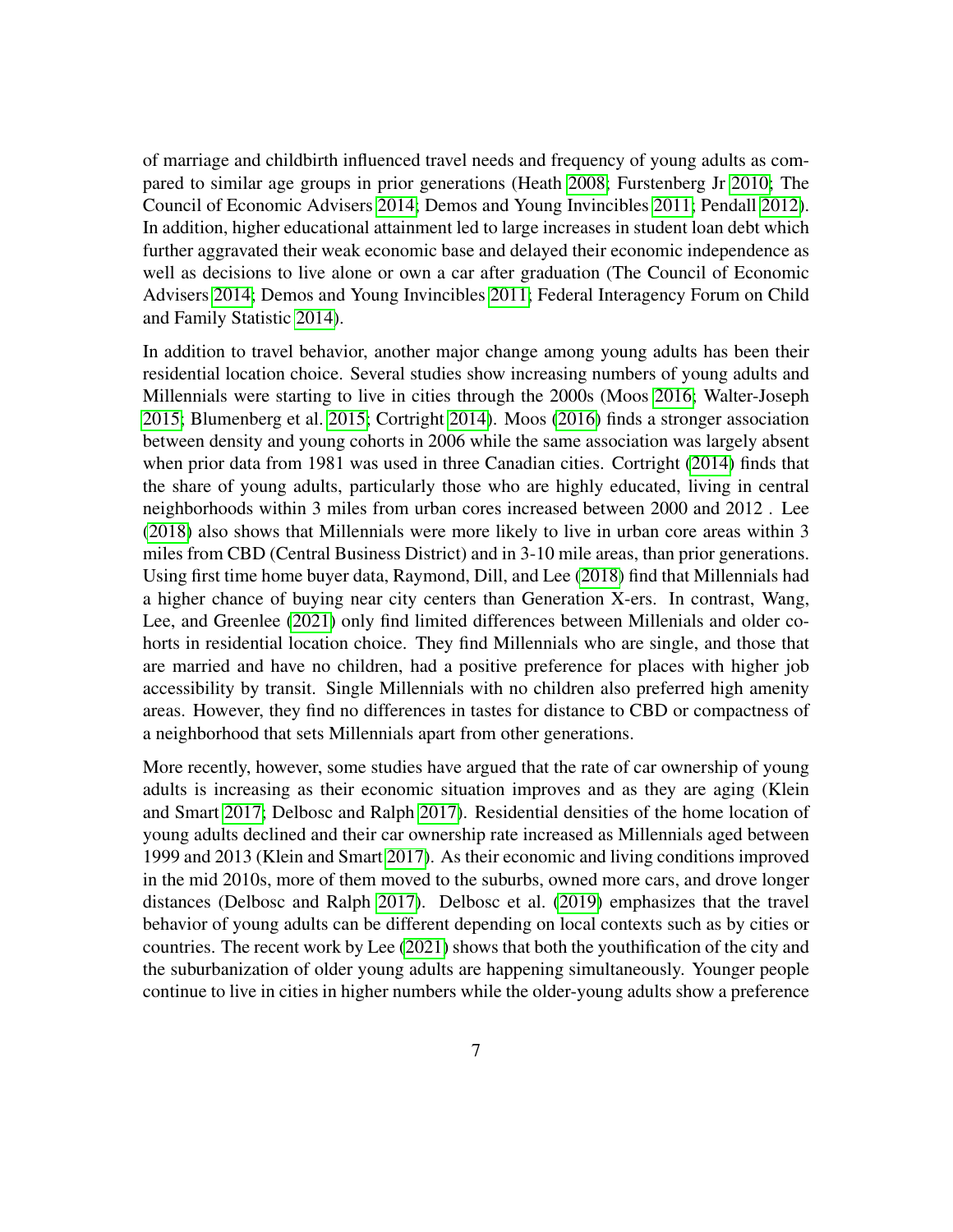to move to suburban locations.

Much research has shown that the residential and travel behavior decisions are linked. The tendency among young adults to choose central cities at a higher rate emerged at a similar time as their travel behavior changes. In what follows, we investigate the interrelationship between these two major phenomena among young adults.

## <span id="page-7-0"></span>3. Data and Approach

This study uses the 2006 and 2017 Household Travel Surveys collected by the Puget Sound Regional Council, the planning agency for the central Puget Sound region centered on Seattle and encompassing the coastal area of the Northwest in Washington state. The travel surveys collected a one day travel diary and socio-economic information of the surveyed households and individual household members. The 2006 Household Travel Survey had data on 10,516 persons from 4,746 households and their 87,600 trips. The 2017 Household Travel Survey has a total of 6,254 individuals from 3,285 households and their 52,492 trips. The samples come from King, Kitsap, Pierce, and Snohomish Counties.

For this analysis, we divide the samples in both surveys into two groups by age: *young adults* who were aged between 18 and 34 at the time of the survey, and *older adults* aged 35 or over at the time of the survey. Because age in the survey was collected as a categorical variable in 10 year increments, there is some generational overlap in these age ranges at the two survey points. Those who were in the range of 29-34 in 2017 would have been in the range of 18-23 in 2006. Thus a portion of 2017 young adult group were also young adults in 2006. Because of this overlap, our analysis is not able to examine generational differences. Instead, we examine if the behavior of young adults in 2006 collectively is different from that of young adults in 2017 (the presence of a period effect), whether there are age group membership differences relative to older adults, and if there are any period by age-group interactions.

We extracted location and three travel variables —vehicle ownership, mode choice, and person miles travelled (PMT)—and the individual and household information from both surveys. Residential location is expressed as distance from downtown Seattle. Distance is chosen for its simplicity and its ability to directly capture proximity to the core of the city.<sup>[1](#page-0-0)</sup> Other studies also use distance in their analysis of the residential location of young adults (Lee [2018,](#page-23-2) [2021;](#page-23-13) Raymond, Dill, and Lee [2018;](#page-24-10) Cortright [2014;](#page-22-3) Wang, Lee, and Greenlee

<sup>1.</sup> We also considered the use of population density in lieu of distance as the residential choice variable. The two variables have a correlation of -0.532 in our data. While the models estimated were largely similar to the ones with distance, the overall goodness of fit of the models fell.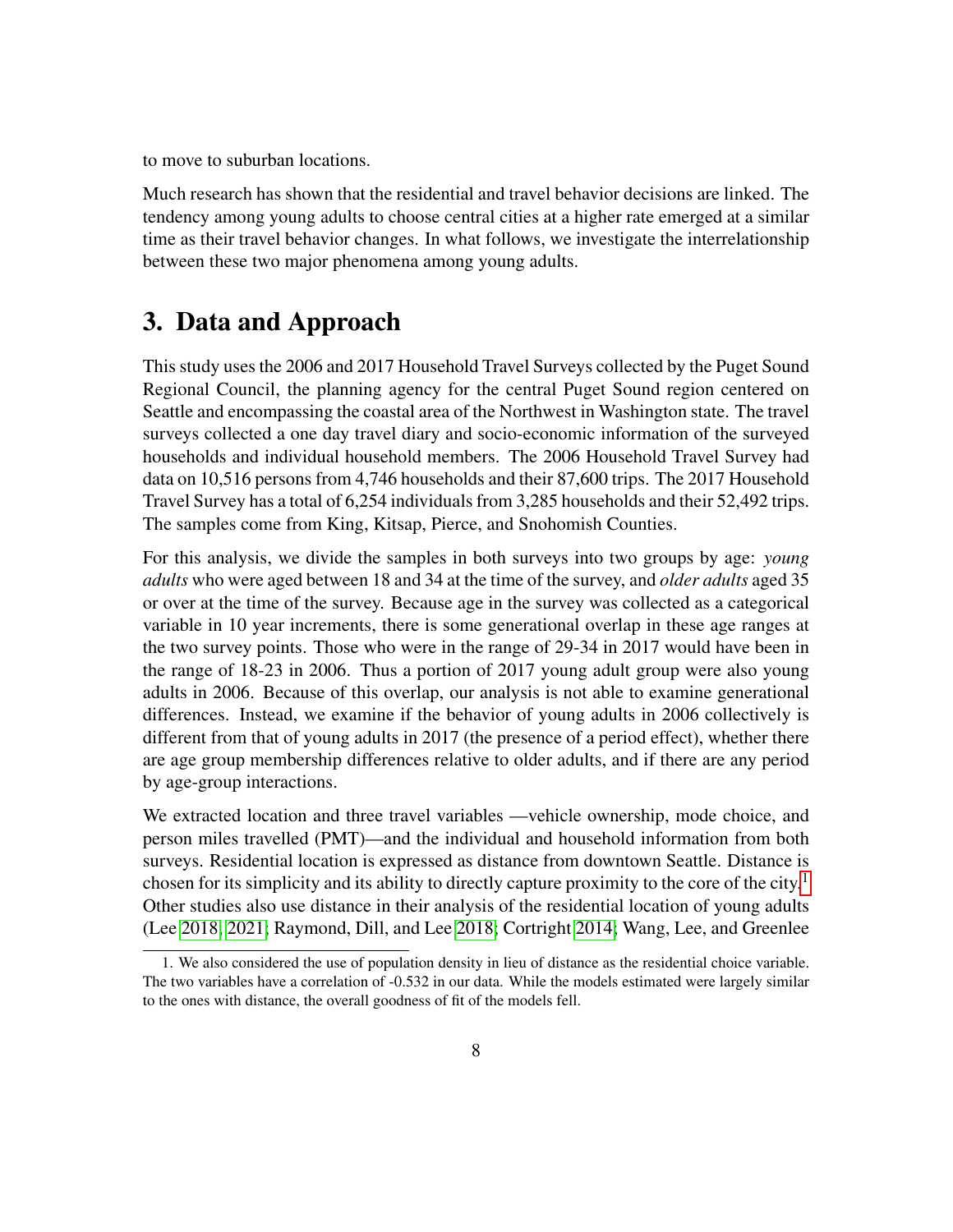[2021\)](#page-25-7). We compute distance from Seattle's city hall to the centroid of the census tract of the respondent. Vehicle ownership is measured by the number of vehicles in a household. Mode choice (or more appropriately mode use) is measured on a continuous scale as the proportion of total distance traveled by non-automobile modes over all reported trips during the survey period. This covers the proportion of distances traveled by public transit, walking and bicycling as a primary mode for each trip. Finally, PMT is also computed to capture total traveled miles by each individual on the assigned survey day.

We distinguish between decisions made at the household level and those made at the individual level. Residential location and vehicle ownership decisions are treated as household level decisions. Independent variables linked to these choices are those attributes that correspond to the head of household (*householder* hereafter). The householder is selected in this study as the oldest full time working adult in the household. This person is used to determine the household's age group and education level. We assume that travel decisions are made at the individual level. These decisions are therefore tied to the individual reporting mode and distance traveled. For instance, in a household with three adults composed of a householder aged 34 (a young adult), a spouse aged 32 (a young adult), and a retired parent aged 70, the household level decisions are linked to the householder but travel decisions are linked to the individuals. The analysis uses the weights that were provided in the two household travel surveys. However, since the weights for the two periods are reported on different scales, these are re-scaled so the weights in each period sum to 100.

The analysis focuses on individuals who traveled at least once for home-based work or work related trip during the survey period. In preparing the data, we removed survey participants who had no work or work related trip information and those with missing information on modeled individual or household characteristics. The final data had 345 and 865 young adult households in 2006 and 2017, respectively, and 2,526 and 1,220 older adult households ( $\geq$  35 years) in 2006 and 2017, respectively. At the individual level, this translates to 735 and 1,291 young adults in 2006 and 2017 respectively, and 3,352 and 1,477 individuals who are older than 35 in 2006 and 2017 respectively. Table [1](#page-9-0) provides a summary of the descriptive statistics for the data.

In both 2006 and 2017, young adults had smaller household size and owned fewer vehicles than the older age group. In both surveys, about half of households in the older age group reported having more than one working household member. In the young adult group, the percentage with more than one person working increased from 40% in 2006 to 70% in 2017. In general, the 2017 respondents reported higher average incomes than their 2006 counterparts (CPI adjusted to 2017\$). The percentage of households with children under 5 years of age fell for both the older and younger groups in 2017 while the percentage with children aged 5-15 was similar between the two survey years. Consistent with the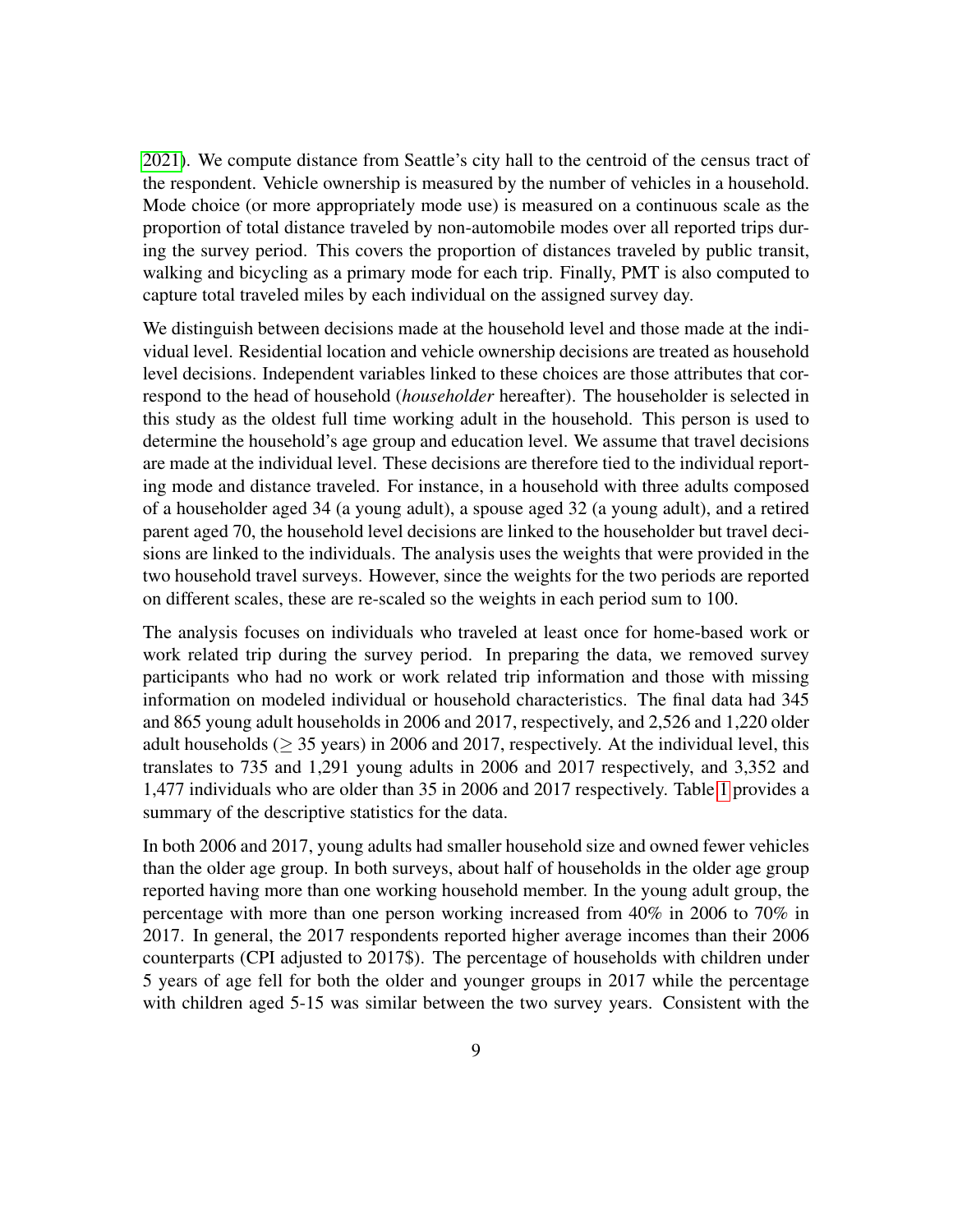|                                                              | 2006   |        | 2017   |        |  |  |
|--------------------------------------------------------------|--------|--------|--------|--------|--|--|
|                                                              | Young  | Older  | Young  | Older  |  |  |
|                                                              | adults | adults | adults | adults |  |  |
| The number of households (by householder's age)              | 345    | 2,526  | 865    | 1,220  |  |  |
| The number of individuals (by individual's age)              | 735    | 3,352  | 1,291  | 1,477  |  |  |
| <b>Household related charactersitcs</b>                      |        |        |        |        |  |  |
| Percent of households living in Seattle                      | 27.09  | 17.09  | 30.12  | 15.68  |  |  |
| Average distance to downtown Seattle (miles)                 | 16.27  | 17.33  | 15.52  | 18.22  |  |  |
| Standard deviation of distance to downtown Seattle*          | 11.28  | 10.20  | 10.17  | 10.56  |  |  |
| Number of vehicles                                           | 1.60   | 2.15   | 1.59   | 2.01   |  |  |
| Standard deviation of number of vehicles*                    | 0.88   | 1.13   | 0.84   | 1.06   |  |  |
| Average of number of household members                       | 2.26   | 2.67   | 2.38   | 2.60   |  |  |
| Percent of single adult households                           | 31.99  | 24.39  | 20.27  | 28.28  |  |  |
| Average number of workers in a household                     | 1.39   | 1.59   | 1.83   | 1.62   |  |  |
| Percent with more than one worker                            | 39.84  | 50.89  | 68.56  | 51.55  |  |  |
| Percent with children under age 5                            | 32.74  | 13.95  | 21.91  | 7.64   |  |  |
| Percent with children aged 5 - 15                            | 18.43  | 48.42  | 18.29  | 47.13  |  |  |
| Percent with children aged 16 - 17                           | 0.67   | 10.85  | 0.05   | 11.56  |  |  |
| Percent with bachelor's degree or higher (householder)       | 62.56  | 58.15  | 67.62  | 67.97  |  |  |
| Average household income (\$1,000s, 2017 dollars)            | 65.81  | 94.99  | 90.81  | 100.12 |  |  |
| <b>Individual related characteristics</b>                    |        |        |        |        |  |  |
| Percent male                                                 | 50.78  | 52.28  | 53.92  | 49.16  |  |  |
| Percent with bachelor's degree or higher                     | 50.17  | 52.33  | 53.64  | 63.55  |  |  |
| Total number of trips                                        | 3.93   | 4.16   | 3.61   | 4.26   |  |  |
| Person miles travelled - PMT (miles)                         | 32.34  | 33.62  | 26.07  | 32.86  |  |  |
| Standard deviation of person miles travelled*                | 22.22  | 23.21  | 19.32  | 21.23  |  |  |
| Percent of PMT by non-automobile modes                       | 18.48  | 11.93  | 27.73  | 12.80  |  |  |
| Standard deviation of PMT by non-automobile modes*           | 35.84  | 30.11  | 41.38  | 31.51  |  |  |
| *Standard deviations provided for endogenous model variables |        |        |        |        |  |  |

<span id="page-9-0"></span>Table 1: Summary of the Puget Sound household travel surveys in 2006 and 2017 by age group used in this analysis (weighted)

literature on young adults, more young adult households in 2017 lived in the city of Seattle as compared to young adults in 2006 (30.1% vs 27.1%). The average distance of young adult residences to downtown Seattle was shorter in 2017. Among older households, the percent living in the city showed a small dropped in 2017 and the average distance to downtown increased.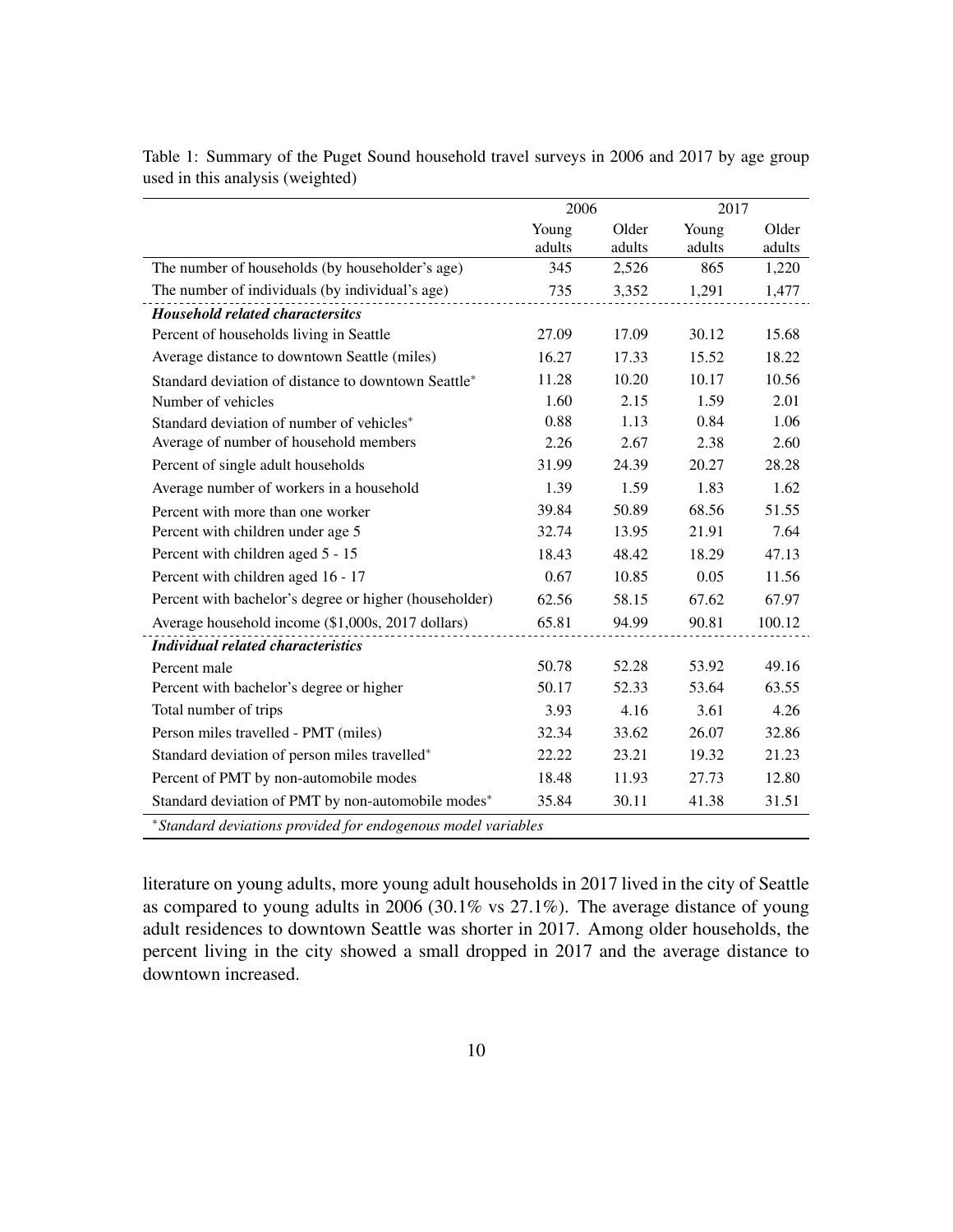For the individual traveler data, the sample is roughly evenly split by sex. The 2017 respondents reported higher levels of education than their 2006 counterparts. These numbers are similar to the 2013-2017 5-year American Community Survey (ACS) estimates for King County and the City of Seattle, and slightly higher than other Counties. The data also shows higher number of trips for the older groups than the young ones in both periods. Average number of trips have only changed slightly for both groups over the period. More noticeable changes are observed in the percentage of miles traveled by non-automobile modes and PMT for young adults. The percentage of miles traveled by non-automobile modes for young adults rose from 18.5% to 27.7% whereas the non-automobile percentage rose only slightly for the older age group. A marked difference is also observed in miles traveled among young adults which fell from 32.3 miles in 2006 to 26.1 miles in 2017. Young adults made on average the same number of trips in 2006 as in 2017, but in 2017 a higher proportion of the distance was traveled by non-automobile modes and their average miles traveled fell.

## 4. Models and Results

As mentioned in the introduction, we employ a recursive structural equation model to examine the relationship between age-group and socio-economic variables, and among four key decisions: residential location choice, vehicle ownership, mode choice, and travel distance. We pay special attention to the role of residential location choice on travel behavior both directly and indirectly. We also examine the impact of being a young adult on location and travel choices by adding a dummy variable for those who are 18-35 years of age in each survey year. We account for choice differences between periods using a dummy variable for the survey year and its interaction with the age-group variable. The path diagram for the model is shown in Figure [2.](#page-11-0)

The basic logic of the model is as follows: household characteristics inform residential location choice. Variables such as number of adults, number of workers, number of children, income, and the householder's age are expected to influence the household's residential location choice. Since we are interested in proximity to the city center, we primarily focus on how far the chosen residence is from downtown Seattle (*RD*, residential distance). The distance is also closely related to density and transit accessibility. The household variables and the residential location decision are then expected to influence the vehicle ownership decision (*V*). While vehicle ownership decisions may predate residential choice, adjustments can be made relatively easily if there is a need for change conditional on the residential location's attributes (e.g., density, level of transit service, accessibility, etc.). For example, while a household may have two vehicles when they made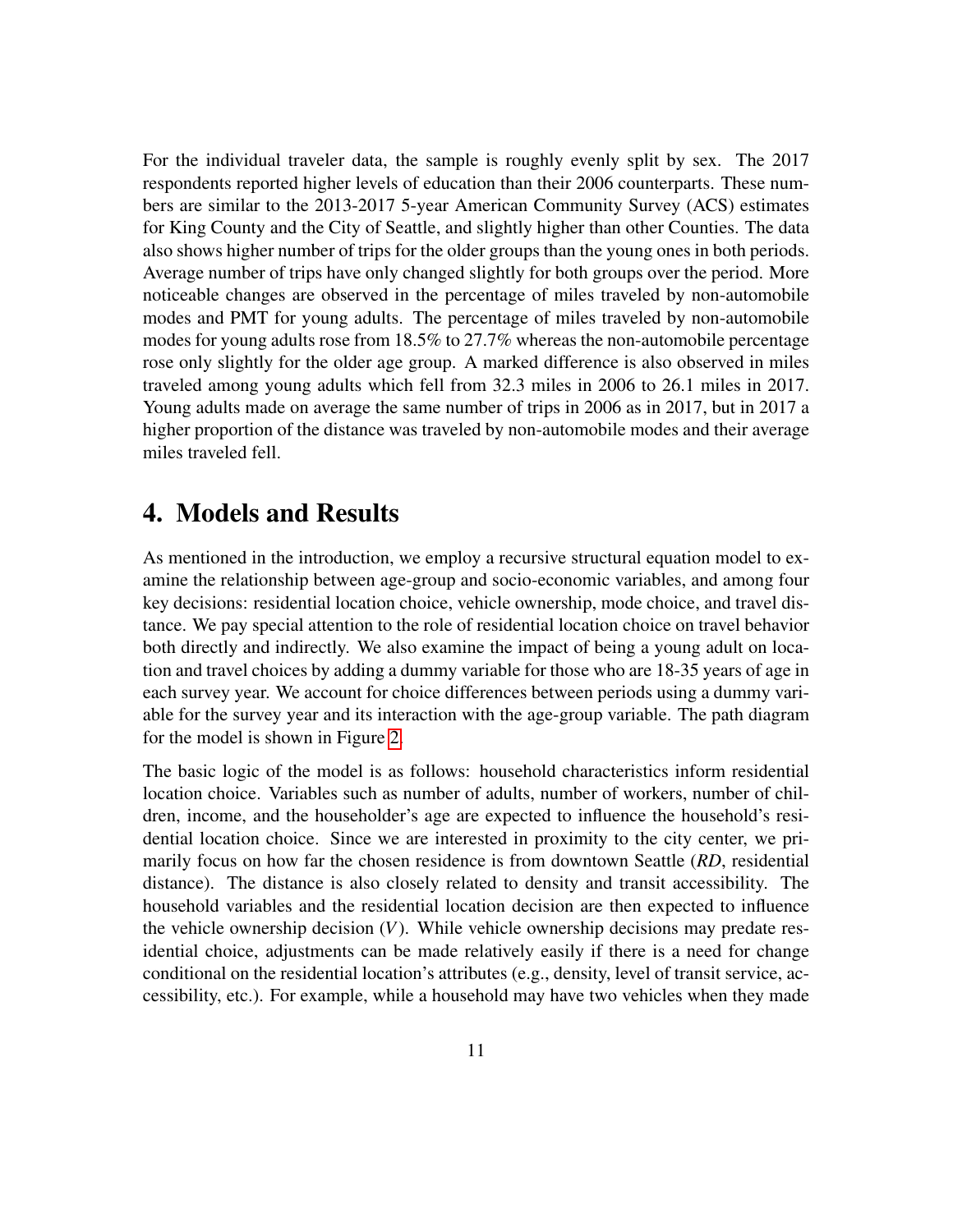<span id="page-11-0"></span>

Figure 2: Path diagram connecting household and individual variables to residential, vehicle ownership and travel decisions

a residential choice, a subsequent decision can be made to remain at the same number of vehicles, or to reduce/increase based on the chosen location. These two variables, *RD* and *V*, are then expected to bear on short term decisions. We assume people make mode decisions and how much travel to undertake based on where they live, how many vehicles are available to them, and other personal and household circumstances. Mode choice (*M*) here is measured as the percentage of total distance covered by non-automobile modes. The total travel distance is the reported person miles for the individual during the survey period (*PM*). Both *M* and *PM* are expected to depend on *RD*, *V* and individual and household attributes. The four regression equations that comprise the structural model are given below: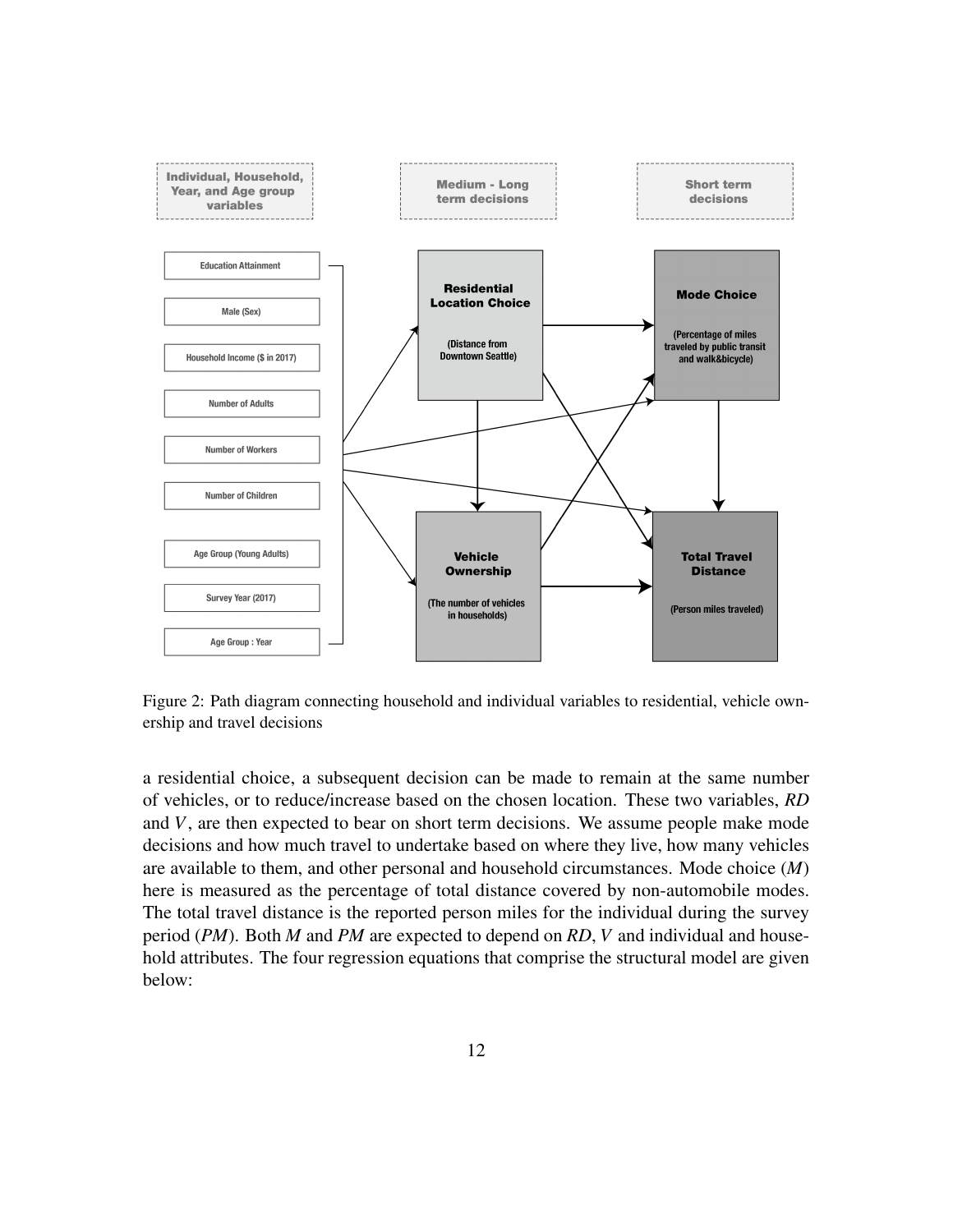$$
RD_h = \alpha_0 + \alpha_1 S_h + \alpha_2 W_h + \alpha_3 C 1_h + \alpha_4 C 2_h + \alpha_5 C 3_h + \alpha_6 I_h + \alpha_7 E + \alpha_8 A_h + \alpha_9 Y + \alpha_{10} A_h : Y
$$
 (1)

$$
V_h = \beta_0 + \beta_1 R D_h + \beta_2 S_h + \beta_3 W_h + \beta_5 C 1_h + \beta_5 C 2_h + \beta_6 C 3_h + \beta_7 I_h + \beta_8 E +
$$
  
\n
$$
\beta_9 A_h + \beta_{10} Y + \beta_{11} A_h : Y
$$
\n(2)

$$
M_i = \gamma_0 + \gamma_1 RD_h + \gamma_2 V_h + \gamma_3 E_i + \gamma_4 X_i + \gamma_5 S_h + \gamma_6 W_h + \gamma_7 C 1_h + \gamma_8 C 2_h + \n\gamma_9 C 3_h + \gamma_{10} I_h + \gamma_{11} 8 A_i + \gamma_{12} Y + \gamma_{13} A_i : Y
$$
\n(3)

$$
PM_i = \lambda_0 + \lambda_1 RD_h + \lambda_2 V_h + \lambda_3 M_i + \lambda_4 E_i + \lambda_5 X_i + \lambda_6 S_h + \lambda_7 W_h + \lambda_8 C 1_h + \lambda_7 W_h + \lambda_8 W_h + \lambda_9 W_h + \lambda_9 W_h + \lambda_9 W_h + \lambda_9 W_h + \lambda_9 W_h + \lambda_9 W_h + \lambda_9 W_h + \lambda_9 W_h + \lambda_9 W_h + \lambda_9 W_h + \lambda_9 W_h + \lambda_9 W_h + \lambda_9 W_h + \lambda_9 W_h + \lambda_9 W_h + \lambda_9 W_h + \lambda_9 W_h + \lambda_9 W_h + \lambda_9 W_h + \lambda_9 W_h + \lambda_9 W_h + \lambda_9 W_h + \lambda_9 W_h + \lambda_9 W_h + \lambda_9 W_h + \lambda_9 W_h + \lambda_9 W_h + \lambda_9 W_h + \lambda_9 W_h + \lambda_9 W_h + \lambda_9 W_h + \lambda_9 W_h + \lambda_9 W_h + \lambda_9 W_h + \lambda_9 W_h + \lambda_9 W_h + \lambda_9 W_h + \lambda_9 W_h + \lambda_9 W_h + \lambda_9 W_h + \lambda_9 W_h + \lambda_9 W_h + \lambda_9 W_h + \lambda_9 W_h + \lambda_9 W_h + \lambda_9 W_h + \lambda_9 W_h + \lambda_9 W_h + \lambda_9 W_h + \lambda_9 W_h + \lambda_9 W_h + \lambda_9 W_h + \lambda_9 W_h + \lambda_9 W_h + \lambda_9 W_h + \lambda_9 W_h + \lambda_9 W_h + \lambda_9 W_h + \lambda_9 W_h + \lambda_9 W_h + \lambda_9 W_h + \lambda_9 W_h + \lambda_9 W_h + \lambda_9 W_h + \lambda_9 W_h + \lambda_9 W_h + \lambda_9 W_h + \lambda_9 W_h + \lambda_9 W_h + \lambda_9 W_h + \lambda_9 W_h + \lambda_9 W_h + \lambda_9 W_h + \lambda_9 W_h + \lambda_9 W_h + \lambda_9 W_h + \lambda_9 W_h + \lambda_9 W_h + \lambda_9 W_h + \lambda_9 W_h + \lambda_9 W_h + \lambda_9 W_h + \lambda_9 W_h + \lambda_9 W_h + \lambda_9 W_h + \lambda_9 W_h + \lambda_9 W_h + \lambda_9 W_h + \lambda_9 W_h + \lambda_9 W_h + \lambda_9 W_h + \lambda_9 W_h + \lambda_9 W_h + \lambda_9 W_h + \lambda_9 W_h + \lambda_9 W_h + \lambda_9 W_h +
$$

$$
\lambda_9 C2_h + \lambda_{10} C3_h + \lambda_{11} I_h + \lambda_{12} A_i + \lambda_{13} Y + \lambda_{14} A_i : Y
$$

For clarity, we use the subscript *h* for household level variables and *i* for individual/decisionmaker level variables. Distance from residential location to downtown Seattle (*RDh*) is modeled as a function of whether the household has only one adult  $(S_h)$ , the number of workers in the household  $(W_h)$ , number of children under 5 years old  $(C1_h)$ , number of children between 5 and 15 years old  $(C2<sub>h</sub>)$ , number of children between 16 and 17 years old (*C*3*h*), household income (*Ih*), householder's education (*Eh*), householder's age group  $(A_h)$ , the year of survey  $(Y)$ , and interactions between householder's age group and the survey year  $(A_h : Y)$ . Interactions in the model are included to examine age group specific shifts in choice trends between two years. The number of vehicles in a household  $(V_h)$  in turn depends on the residential distance  $(RD_h)$  and all of the prior household level variables. Both mode choice  $(M_i)$  and person miles traveled  $(PM_i)$  are individual variables. Hence, they are modeled as a function of individual's age group  $(A_i)$ , sex  $(X_i)$ , education (*Ei*) as well as household level variables such as income, number of workers, and number of children.

The estimation was done using the Stata software (StataCorp [2015\)](#page-24-11). Since the survey sampling weights are used in the estimation, Stata estimates standard errors using the robust/sandwich estimator. As a result, only the coefficient of determination (CD) and the standardized root mean squared residual (SRMR) are reported as overall goodness of fit measures (StataCorp [2019\)](#page-25-8). Equation level goodness of fit measures are also reported. Table [2](#page-13-0) reports the goodness of fit measures. The coefficient of determination (CD), an overall  $R^2$  value for the model, is 0.524. The SRMR for the model is 0.009 where SRMR values below 0.08 indicate a good fit. Equation level  $R^2$  values for the four models are 0.125 (residential location choice), 0.423 (vehicle ownership), 0.143 (mode choice), and 0.107 (travel distance), respectively. Based on these measures, the proposed model fits the data well. The model estimates are presented in Table [3.](#page-13-1)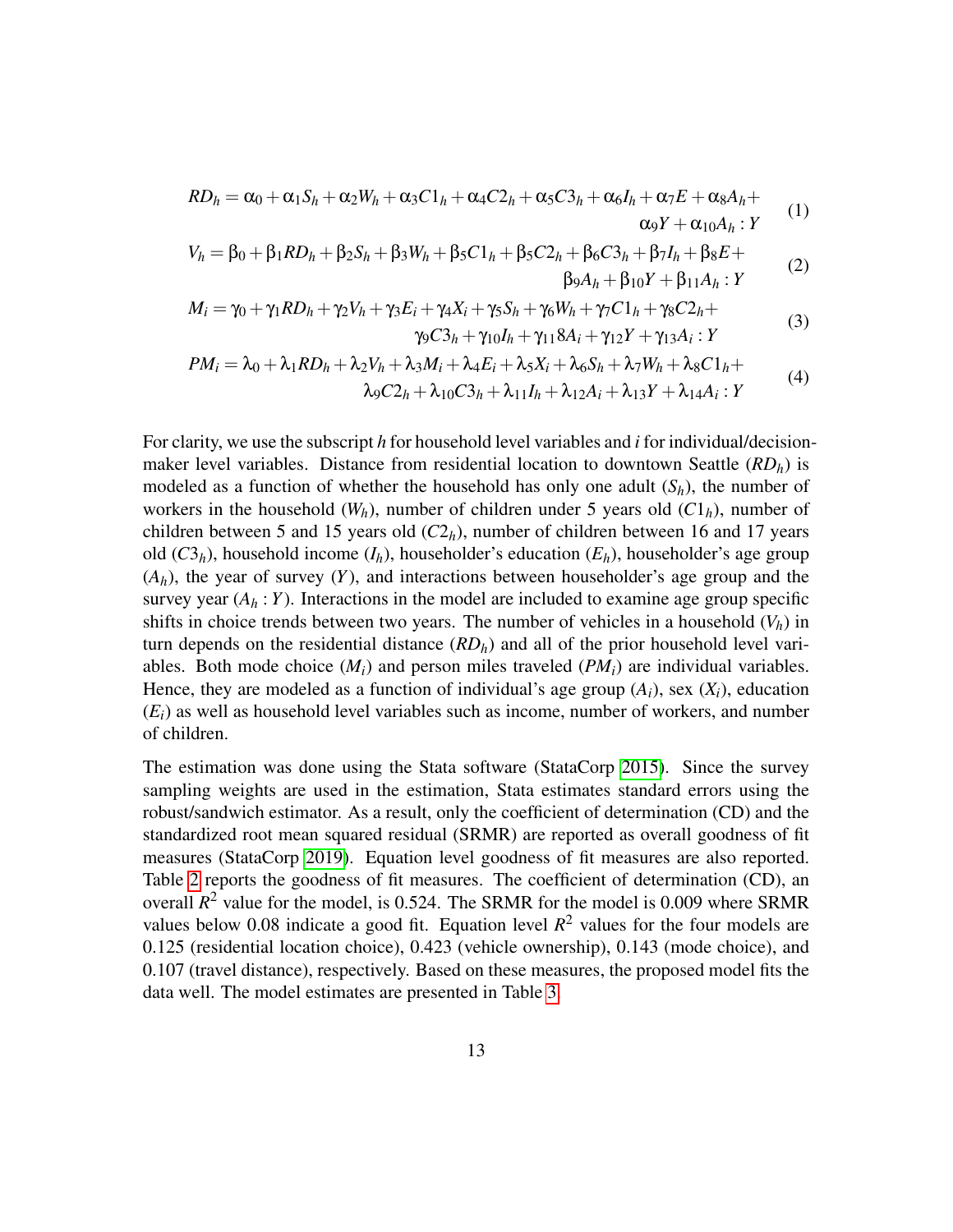<span id="page-13-0"></span>

| Equation-level goodness of fit                                      |          |                                         |           |       |  |  |
|---------------------------------------------------------------------|----------|-----------------------------------------|-----------|-------|--|--|
| Model                                                               | Fitted   | Predicted                               | R-squared | $MC*$ |  |  |
|                                                                     | Variance | Variance                                |           |       |  |  |
| Residential location choice $(RD_h)$                                | 109.388  | 13.700                                  | 0.125     | 0.354 |  |  |
| Vehicle ownership $(V_h)$                                           | 1.222    | 0.517                                   | 0.423     | 0.651 |  |  |
| Mode choice $(M_i)$                                                 | 1175.141 | 167.549                                 | 0.143     | 0.378 |  |  |
| Travel distance $(PM_i)$                                            | 474.409  | 50.687                                  | 0.107     | 0.327 |  |  |
| <b>Overall</b>                                                      |          |                                         | 0.524     |       |  |  |
| Overall goodness of fit                                             |          |                                         |           |       |  |  |
| Size of residuals                                                   |          |                                         |           |       |  |  |
| <b>SRMR</b>                                                         | 0.009    | Standardized Root Mean Squared Residual |           |       |  |  |
| CD                                                                  | 0.524    | Coefficient of Determination            |           |       |  |  |
| * MC: Correlation between the dependent variable and its prediction |          |                                         |           |       |  |  |

Table 2: Model goodness of fit measures

Table 3: Results of the structural equation model - direct, indirect, and total effects

<span id="page-13-1"></span>

|                                                            | Original  |                          |          | Standardized |             |          |  |  |
|------------------------------------------------------------|-----------|--------------------------|----------|--------------|-------------|----------|--|--|
|                                                            | Direct E. | Indirect E.              | Total E. | Direct E.    | Indirect E. | Total E. |  |  |
| Equation 1: RD, Residential distance from downtown Seattle |           |                          |          |              |             |          |  |  |
| Individual and household variables                         |           |                          |          |              |             |          |  |  |
| Intercept                                                  | $20.06*$  | $\overline{\phantom{a}}$ |          | $1.92*$      |             |          |  |  |
| One adult household                                        | $-0.15$   |                          | $-0.15$  | $-0.01$      |             | $-0.01$  |  |  |
| Number of workers                                          | $1.90*$   |                          | $1.90*$  | $0.14*$      |             | $0.14*$  |  |  |
| Number of children $<$ 5                                   | 0.99      |                          | 0.99     | 0.04         |             | 0.04     |  |  |
| Number of children 5-15                                    | $0.61$ .  |                          | $0.61$ . | $0.05$ .     |             | $0.05$ . |  |  |
| Number of children 16-17                                   | $-0.48$   |                          | $-0.48$  | $-0.01$      |             | $-0.01$  |  |  |
| Household income $(\$1,000)$                               | $-0.03*$  | ٠                        | $-0.03*$ | $-0.16*$     |             | $-0.16*$ |  |  |
| Bachelor's degree or higher (householder)                  | $-5.84*$  |                          | $-5.84*$ | $-0.26*$     |             | $-0.26*$ |  |  |
| Age, year, and interaction                                 |           |                          |          |              |             |          |  |  |
| Young adult (householder)                                  | $-2.03*$  |                          | $-2.03*$ | $-0.08*$     |             | $-0.08*$ |  |  |
| Year2017                                                   | 1.39.     |                          | 1.39.    | $0.07$ .     |             | $0.07$ . |  |  |
| Young adult : Year2017 (householder)                       | $-1.23$   |                          | $-1.23.$ | $-0.04$      |             | $-0.04$  |  |  |
| Equation 2: V, Number of vehicles owned by household       |           |                          |          |              |             |          |  |  |
| Individual and household variables                         |           |                          |          |              |             |          |  |  |
| Intercept                                                  | $1.08*$   |                          |          | $0.97*$      |             |          |  |  |
| One adult household                                        | $-0.73*$  | $-0.002$                 | $-0.73*$ | $-0.26*$     | $-0.001$    | $-0.26*$ |  |  |
| Number of workers                                          | $0.39*$   | $0.03 *$                 | $0.42*$  | $0.28 *$     | $0.02 *$    | $0.30*$  |  |  |
| Number of children $<$ 5                                   | $-0.21*$  | 0.02                     | $-1.88*$ | $-0.08*$     | 0.01        | $-0.08*$ |  |  |
| Number of children 5-15                                    | $-0.02$   | $0.01$ .                 | $-0.01$  | $-0.15$      | 0.01.       | $-0.01$  |  |  |
| Number of children 16-17                                   | $0.33*$   | $-0.01$                  | $0.32*$  | $0.09*$      | $-0.002$    | $0.08*$  |  |  |
| Household income (\$1,000s)                                | $0.01 *$  | $-0.001*$                | $-0.01*$ | $0.25*$      | $-0.03*$    | $0.22*$  |  |  |
| Bachelor's or higher degree (householder)                  | $-0.17*$  | $-0.10*$                 | $-0.27*$ | $-0.07*$     | $-0.04*$    | $-0.12*$ |  |  |
|                                                            |           |                          |          |              |             |          |  |  |

(continued on next page)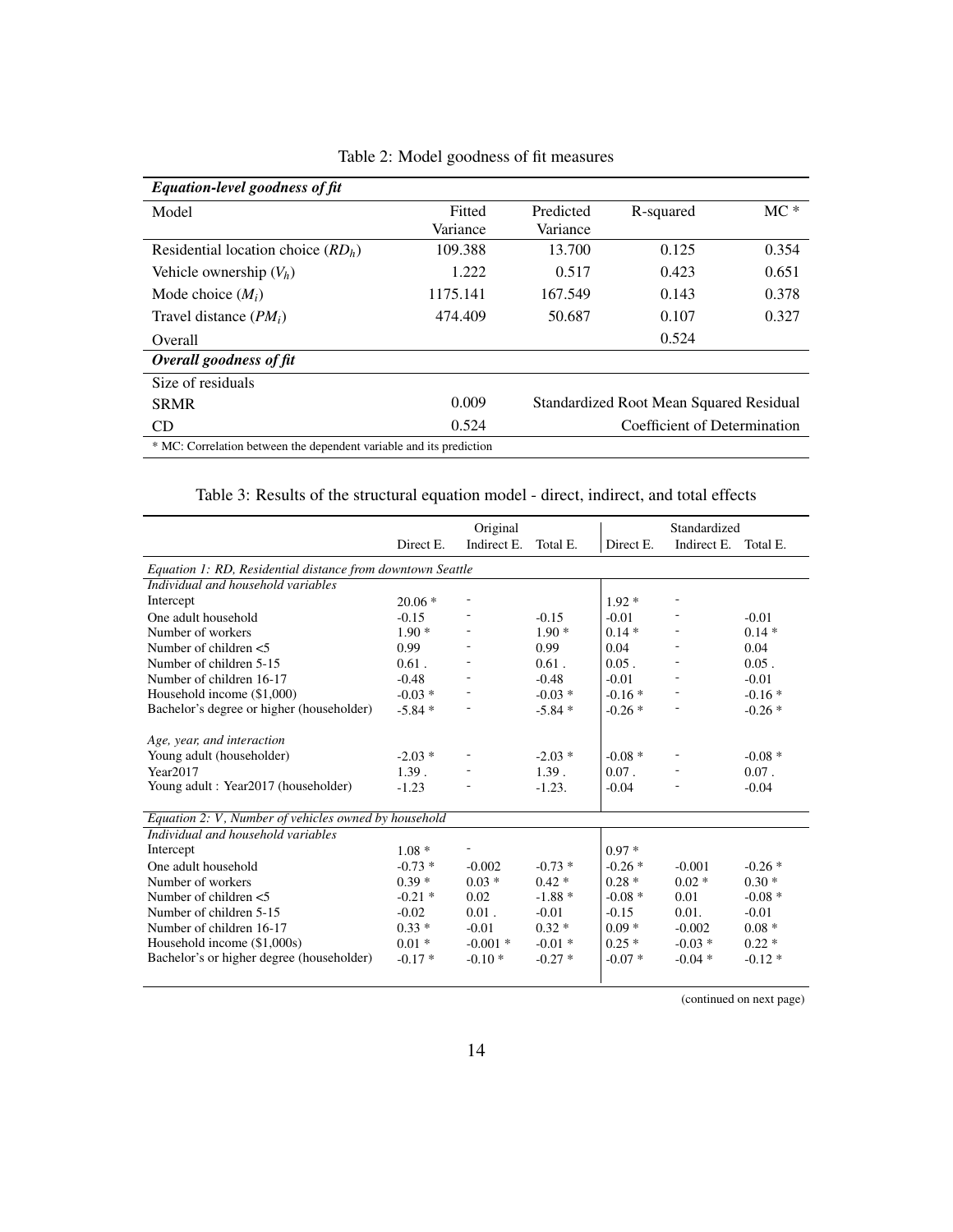|                                                                                    | Original        |                                      | Standardized    |                 |               |                 |
|------------------------------------------------------------------------------------|-----------------|--------------------------------------|-----------------|-----------------|---------------|-----------------|
|                                                                                    | Direct E.       | Indirect E.                          | Total E.        | Direct E.       | Indirect E.   | Total E.        |
| Age, year, and interaction                                                         |                 |                                      |                 |                 |               |                 |
| Young adult (householder)                                                          | $-0.26*$        | $-0.03*$                             | $-0.29*$        | $-0.10*$        | $-0.01*$      | $-0.11*$        |
| Year2017                                                                           | $-0.16*$        | $0.02$ .                             | $-0.14*$        | $-0.07*$        | $0.01$ .      | $-0.06*$        |
| Young adult: Year2017 (householder)                                                | $-0.21$ .       | $-0.02$                              | $-0.23*$        | $-0.07*$        | $-0.01$       | $-0.07*$        |
|                                                                                    |                 |                                      |                 |                 |               |                 |
| Endogenous variables                                                               |                 |                                      |                 |                 |               |                 |
| Distance from Seattle                                                              | $0.02*$         |                                      | $0.020*$        | $0.16*$         |               | $0.16*$         |
|                                                                                    |                 |                                      |                 |                 |               |                 |
| Equation 3: M, Percentage of miles traveled by non-automobile modes                |                 |                                      |                 |                 |               |                 |
| Individual and household variables                                                 |                 |                                      |                 |                 |               |                 |
| Intercept                                                                          | $37.45*$        | $\overline{\phantom{0}}$             |                 | $1.09*$         |               |                 |
| One adult household                                                                | $-9.99*$        | $7.04*$                              | $-2.95$         | $-0.11*$        | $0.08 *$      | $-0.03$         |
| Number of workers                                                                  | 0.53            | $-4.93*$                             | $-4.40*$        | 0.01            | $-0.11*$      | $-0.10*$        |
| Number of children <5                                                              | $-4.40*$        | $-1.31*$                             | $-3.08$         | $-0.06*$        | $0.02 *$      | $-0.04$         |
| Number of children 5-15                                                            | $-0.83$         | $-0.20$                              | $-1.03$         | $-0.02$         | $-0.005$      | $-0.02$         |
| Number of children 16-17                                                           | 4.28            | $-2.78*$                             | 1.50            | 0.04            | $-0.02*$      | 0.01            |
| Household income (\$1,000s)                                                        | 0.03            | $-0.03*$<br>$\overline{\phantom{a}}$ | $-0.001$        | 0.04            | $-0.04*$<br>۰ | $-0.002$        |
| Bachelor's or higher degree                                                        | $4.70*$         |                                      | $4.70*$         | $0.07 *$        |               | $0.07 *$        |
| Sex (male)                                                                         | 1.93            |                                      | 1.93            | 0.03            |               | 0.03            |
| Age, year, and interaction                                                         |                 |                                      |                 |                 |               |                 |
| Young adult                                                                        | $4.34*$         |                                      | $4.34*$         | $0.06*$         |               | $0.06*$         |
| Year2017                                                                           | $-0.48$         | 0.63                                 | 0.15            | $-0.01$         | 0.01          | 0.002           |
| Young adult: Year2017                                                              | 5.36            |                                      | 5.36            | 0.06            |               | 0.06            |
|                                                                                    |                 |                                      |                 |                 |               |                 |
| Endogenous variables                                                               |                 |                                      |                 |                 |               |                 |
| Distance from Seattle                                                              | $-0.49*$        | $-0.16*$                             | $-0.65*$        | $-0.15*$        | $-0.05*$      | $-0.20*$        |
| The number of vehicles                                                             | $-9.52*$        |                                      | $-9.52*$        | $-0.31*$        |               | $-0.31 *$       |
|                                                                                    |                 |                                      |                 |                 |               |                 |
| Household level variables                                                          |                 |                                      |                 |                 |               |                 |
| Bachelor's degree or higher (householder)                                          |                 | $5.42*$                              | $5.42*$         |                 | $0.07*$       | $0.07 *$        |
| Young adult (householder)                                                          |                 | $3.75*$                              | $3.75*$         |                 | $0.05*$       | $0.05*$         |
| Young adult: Year2017 (householder)                                                |                 | $2.77*$                              | $2.77*$         |                 | $0.03 *$      | $0.03 *$        |
|                                                                                    |                 |                                      |                 |                 |               |                 |
| Equation 4: PM, total person miles of travel<br>Individual and household variables |                 |                                      |                 |                 |               |                 |
| Intercept                                                                          |                 |                                      |                 |                 |               |                 |
|                                                                                    | $18.43*$        |                                      |                 | $0.95*$         |               |                 |
| One adult household                                                                | $-1.90$         | $-0.84$                              | $-2.75$         | $-0.03$         | $-0.02$       | $-0.05$         |
| Number of workers                                                                  | $-0.73$         | $1.70*$                              | 0.98            | $-0.03$         | $0.06*$       | 0.04            |
| Number of children <5<br>Number of children 5-15                                   | $-1.39$<br>0.37 | 0.40<br>0.33                         | $-0.99$<br>0.70 | $-0.03$<br>0.01 | 0.01<br>0.01  | $-0.02$<br>0.03 |
|                                                                                    | 2.25            |                                      | 2.35            | 0.03            | 0.001         |                 |
| Number of children 16-17<br>Household income (\$1,000s)                            | 0.01            | 0.10<br>$-0.01$                      | 0.001           | 0.02            | $-0.02$       | 0.03<br>0.04    |
| Bachelor's degree or higher                                                        | $6.99*$         | $-0.29*$                             | $6.70*$         | $0.16*$         | $-0.01*$      | $0.15*$         |
| Sex (male)                                                                         | $2.99*$         | $-0.12$                              | 2.87.           | $0.07\; *$      | $-0.003$      | $0.07$ .        |
|                                                                                    |                 |                                      |                 |                 |               |                 |
| Age, year, and interaction                                                         |                 |                                      |                 |                 |               |                 |
| Young adult                                                                        | 1.24            | $-0.27$ .                            | 0.97            | 0.03            | $-0.01$ .     | 0.02            |
| Year2017                                                                           | $-1.56$         | 0.45                                 | $-1.11$         | $-0.04$         | $0.01\,$      | $-0.03$         |
| Young adult : Year2017                                                             | $-3.97$         | $-0.33$                              | $-4.31$         | $-0.07$         | $-0.01$       | $-0.08$         |
|                                                                                    |                 |                                      |                 |                 |               |                 |

(continued on next page)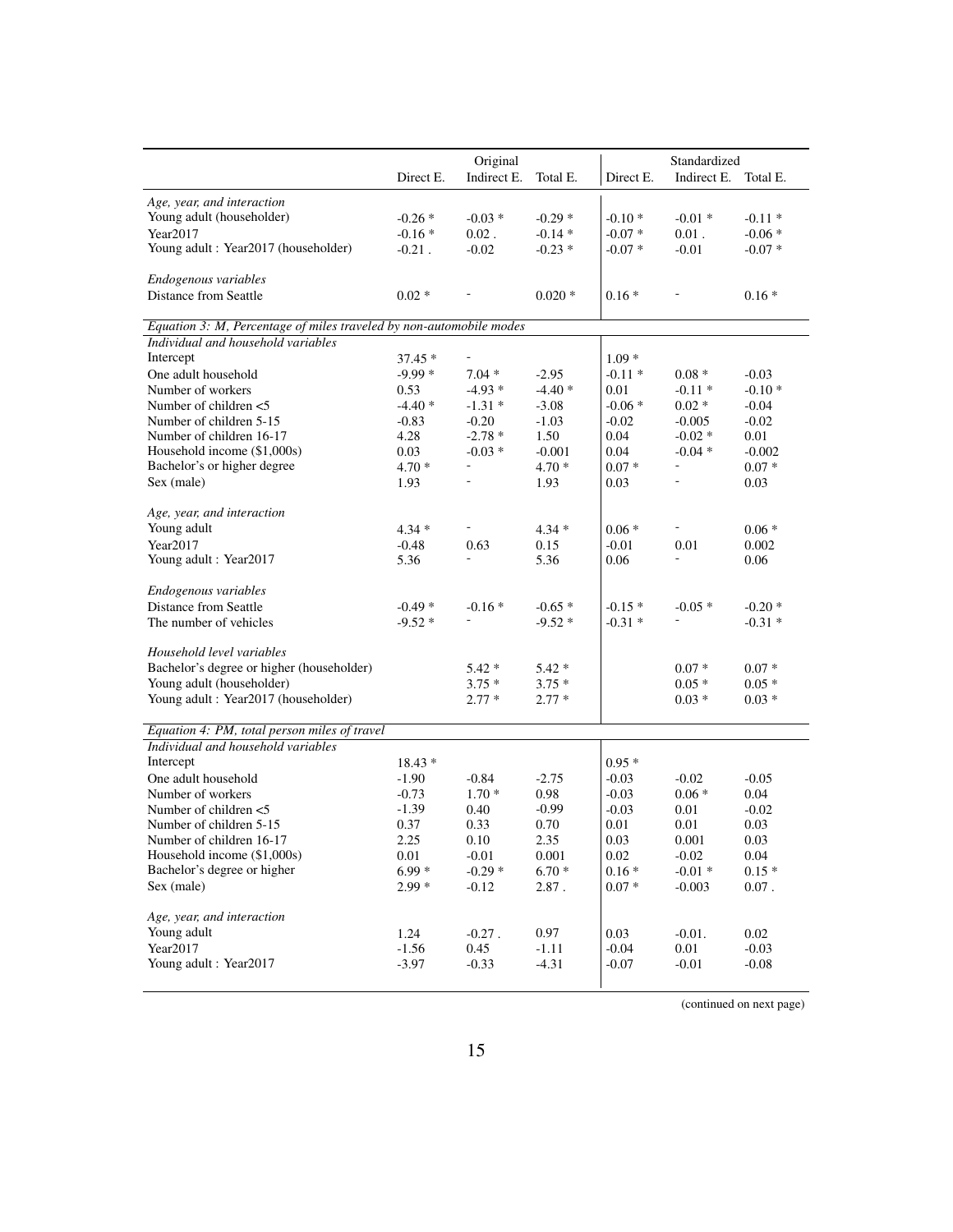|                                                                            | Original  |                          |          | Standardized |             |          |
|----------------------------------------------------------------------------|-----------|--------------------------|----------|--------------|-------------|----------|
|                                                                            | Direct E. | Indirect E.              | Total E. | Direct E.    | Indirect E. | Total E. |
| Endogenous variables                                                       |           |                          |          |              |             |          |
| Distance from Seattle                                                      | $0.46*$   | $0.06*$                  | $0.52*$  | $0.22*$      | $0.03*$     | $0.25*$  |
| The number of vehicles<br>Pct of miles traveled by non-automobile<br>modes | 1.31      | $0.59*$                  | $1.91*$  | 0.07         | $0.03 *$    | $0.10*$  |
|                                                                            | $-0.06*$  | $\overline{\phantom{a}}$ | $-0.06*$ | $-0.10*$     | ۰           | $-0.10*$ |
| Household level variables                                                  |           |                          |          |              |             |          |
| Bachelor's degree or higher (householder)                                  |           | $-3.37*$                 | $-3.37*$ |              | $-0.07*$    | $-0.07*$ |
| Young adult (householder)                                                  |           | $-1.55*$                 | $-1.55*$ |              | $-0.03*$    | $-0.03*$ |
| Young adult: Year2017 (householder)                                        |           | $-1.04*$                 | $-1.04$  |              | $-0.02$     | $-0.02$  |
| The number of observations<br>Significance: $* < 0.05$ , $\cdot < 0.1$     |           |                          |          |              | 6,855       |          |

### 4.1. Residential location choice

The residential location choice model shows that a householder's higher education level and higher household income are associated with closer residential distances to downtown. If the householder held a bachelor's degree or higher, the household lived about 6 miles closer to downtown on average, all other things equal. For each additional \$10,000 of household income, the household's residential location were 0.3 miles closer to downtown. Distance to downtown increased as the number of workers in a household increased. Looking at the standardized direct effects where a 1 unit change is equal to a move of 1 standard deviation, these three variables had the most impact on residential distance. When education rose by one unit, residential distance declined by 26% of its standard deviation, a one unit increase in income reduced residential distance by 16% of its standard deviation and a one unit increase in number of workers increased residential distance by 14% of its standard deviation. A peculiar finding was the effect of the presence of children on residential distance. We had expected that increases in the number of school-aged young children would be associated with suburban location choice and therefore an increase in residential distance. However, the variable had no statistically significant impact on residential distance.

Looking at the age group and period effects, we find that young adults chose locations closer to downtown than their older counterparts. The standardized effect of being young adults was a reduction of 8%. Period effects were positive but only significant at the 0.1 level and period by year interactions were not significant. In sum, the model says young adults in both periods lived closer to downtown on average all other things equal. After controlling for other household effects, the residential location choice measured by the distance to downtown between young adults in 2006 and those in 2017 were not different.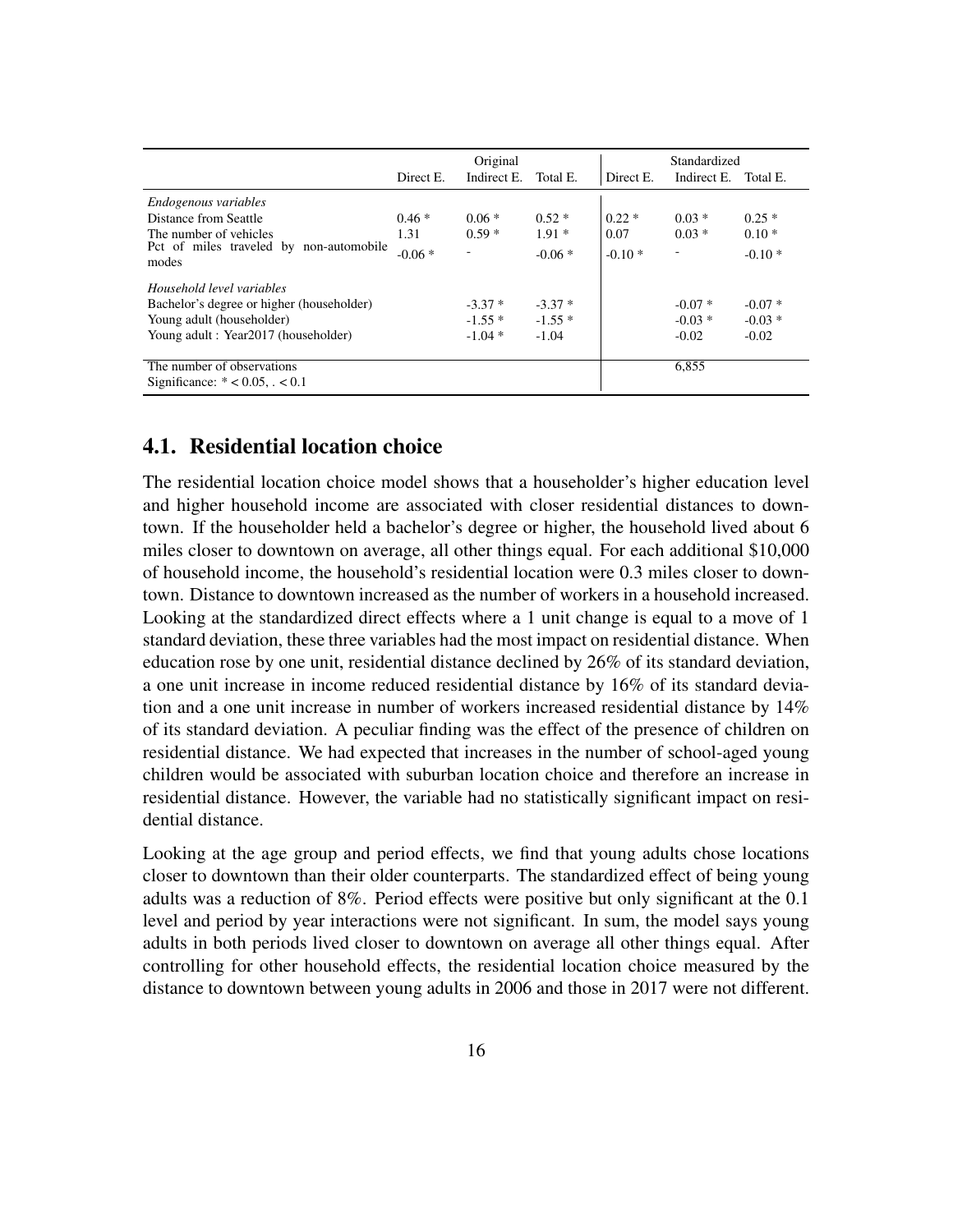As we noted earlier, the top age range of the young adult group in 2017 includes people who were also in the range of 18-24 in 2006. The insignificance of the variable suggests that the young of 2017 are on average not much different from those in 2006.

### 4.2. Vehicle ownership

The number of vehicles in a household is more strongly associated with socioeconomic and age group variables. On the basis of the standardized coefficients, the largest direct positive impacts were due to the number of workers, income, distance from Seattle and the number of children between 16 and 17 years of age. All of these increased the expected number of vehicles in a household. Households where there was only one adult or a householder has a bachelor's or higher degree had fewer vehicles as expected. Those with more children under age 5 had fewer vehicles.

The vehicle ownership model suggests that there are strong period and age group effects. Young adults had fewer vehicles. In 2017, fewer vehicles were on average expected for any household all other things equal. There was also an add-on interaction where the young in 2017 had fewer vehicles. The standardized effect of being a young adult household in 2006 is a 10% of SD reduction in the number of vehicles while that for a 2017 young adult household is a 24% reduction, all other things equal. These findings are consistent with the broader literature on young adults, particularly Millennials.

#### 4.3. Mode choice

The dependent variable for the mode choice model is the proportion of miles traveled by non-automobile modes on the survey day. The direct effects of the exogenous individual and household variables were small in scale. Households with only one adult tended to have a higher proportion of travel by automobiles as do those with children less than 5 years old. Higher education was associated with a higher level of non-automobile mode use. Number of workers, income, and sex do not have a statistically significant impact.

The age group effect suggested that young adults on average had a higher proportion of travel that was by a non-automobile mode in both 2006 and 2017. However, there were no period effects or the period by age group interactions. The 2006 young adults were no different from the 2017 young adults; older adults in 2006 were also not different from those in 2017 even though the population of young and old adults has changed through aging over the course of the 11 years between these two surveys.

Larger impacts were observed from the distance and number of vehicles variables. As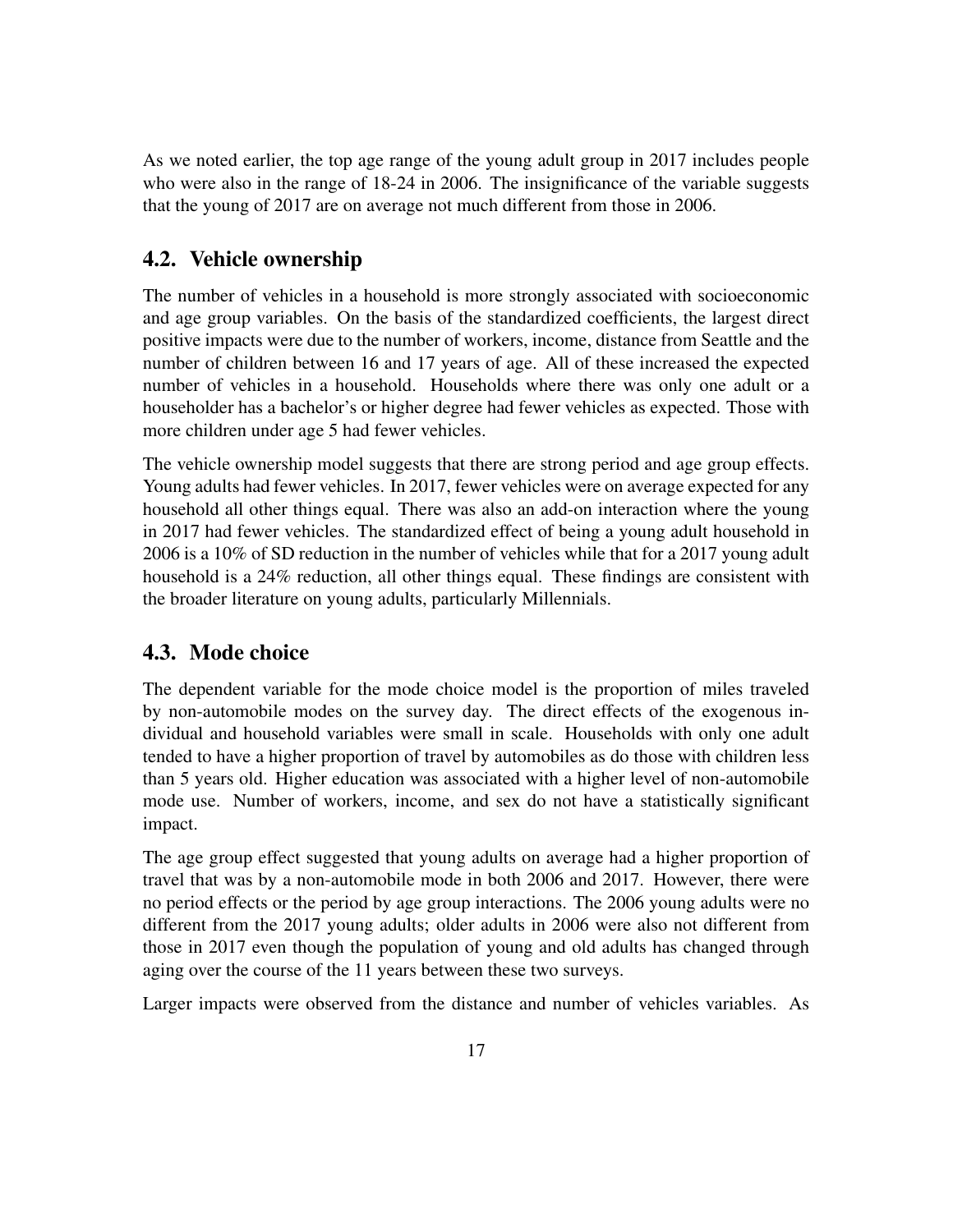distance increased by 1 unit, the proportion of non-automobile mode use reduced by 15% of its standard deviation. The total effect of the distance is estimated at a 20% of standard deviation reduction. Number of vehicles had a higher impact, where a 1 standard deviation increase reduced the percentage of miles by non-automobile modes by 31% of its standard deviation.

While we find no direct age-group or period difference on mode use for the individual, the model shows that householder status of being young and period effects have strong indirect effects on non-automobile mode use. Being a young adult household increased the percentage of miles by non-automobile modes by 5% in 2006 and the overall effect on those from a young household in 2017 was an increase of 8% of standard deviation. Householder education also had a 7% of standard deviation indirect impact to increase the percentage of miles by non-automobile modes. These effects are carried through the endogenous residential location and the vehicle ownership variables.

#### 4.4. Travel distance

The person miles travelled (PMT) model shows that the key demographic and socioeconomic variable which directly affected longer travel distance were sex and education level. Being male had a 7% of standard deviation impact on the increase of PMT and having a bachelor's or higher degree increased PMT by 16%. Other exogenous variables did not have a statistically significant impact on PMT. No differences were also seen between young and older individuals, by period, or by period and young interactions. Person miles traveled was significantly impacted by distance from downtown which had a direct impact of 22% of standard deviation and an overall impact of 25% of standard deviation increase for a 1 unit increase. A one unit increase in non-automobile model use decreased by 10% PMT of standard deviation. Number of vehicles did not have a significant direct impact, but its overall impact was significant and was estimated at 10%.

Similar to the the mode use model, the household age group had significant indirect impacts. Those from young adult households had lower PMT in both 2006 and 2017 on the order of 3% of standard deviation. Householder's education also led to a reduction of 7% of standard deviation.

#### 4.5. Direct and Total Effects of Age Group

Overall, our findings show that age group and period effects more strongly influence location choice, vehicle ownership and mode use than they do travel distance. These impacts are shown in Figure [3](#page-18-0) along with the impacts of education and income. On residential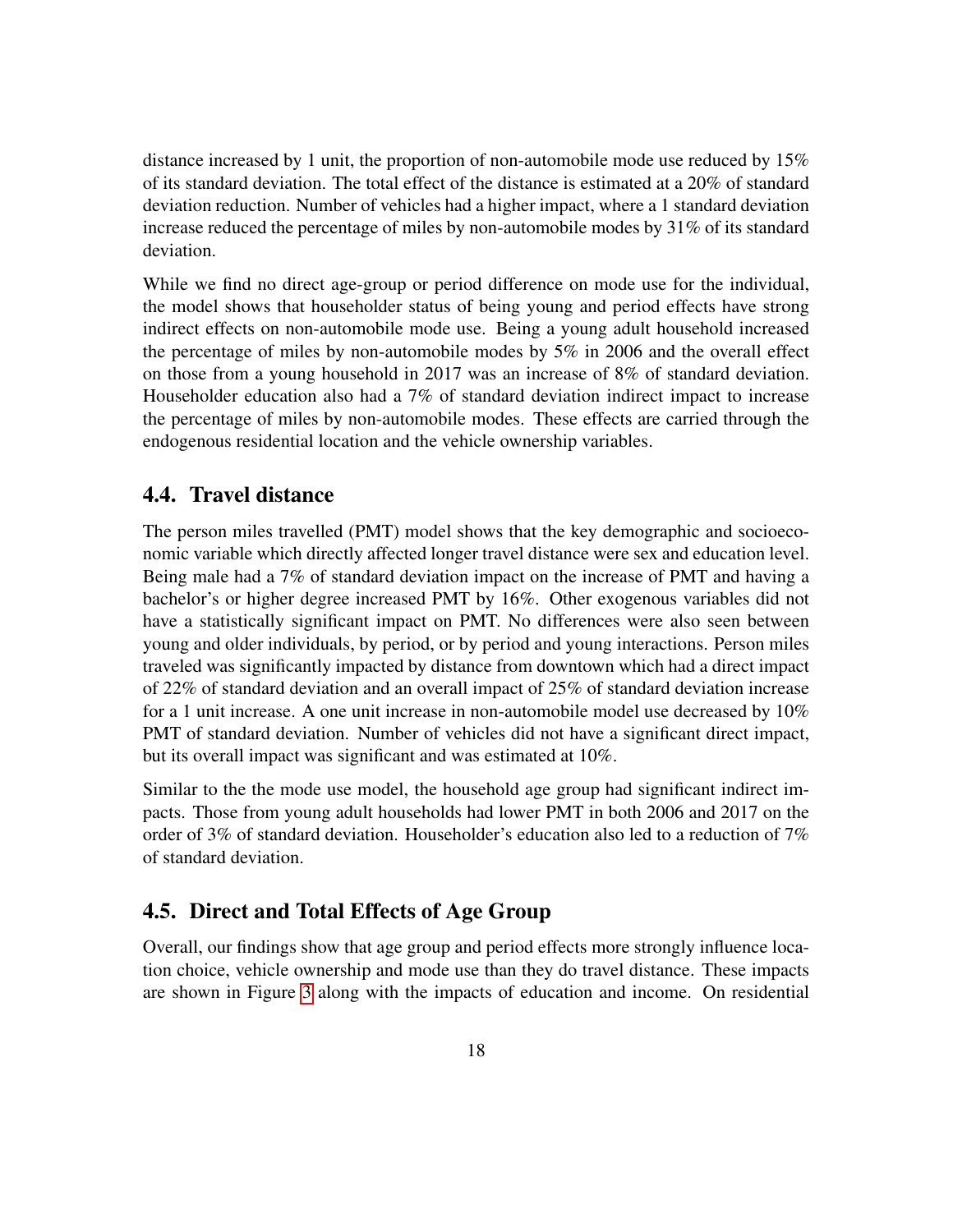distance, the largest impacts come from education and income. Age group membership also has a significant but smaller impact on the location choice. As we showed in Table 1, a high percentage of young adults have at least a bachelor's degree. Younger people's incomes have also grown markedly in 2017. It is clear that for a young high-income, high education individual, these variables have more influence on residential distance to city than age group.

<span id="page-18-0"></span>

Figure 3: Standardized total impact of a 1 standard deviation change in exogenous variables expressed as a percentage of standard deviation of the dependent variable

The age group effect is much larger on vehicle ownership particularly in 2017. More than any other variable, it appears to be associated with a decline in vehicle ownership, all other things equal. Some of this effect is indirect, flowing through age's impact on residential choice. Higher education also has an overall effect of reducing number of vehicles. Income, on the other hand, has the opposite overall effect and increases vehicle ownership substantially.

Membership in the young age group increases reliance on non-automobile modes with separate impacts from the householder's age (indirectly through the residential location and the vehicle ownership) and the directly from the individual's age group. When both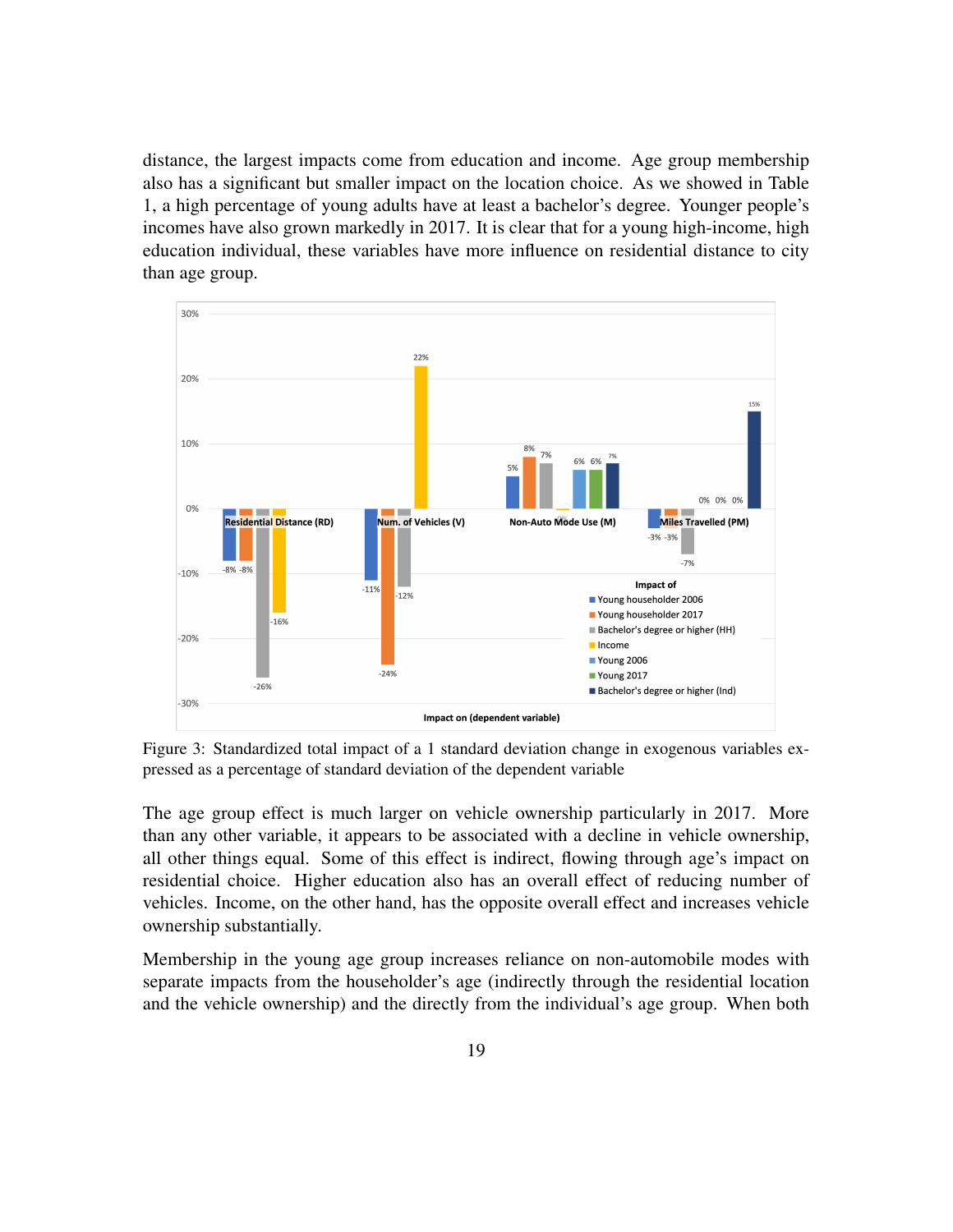the householder and the traveler are young, these age effects are additive and become large. Higher education (bachelor's degree or higher) at the household and individual levels also increases non-automobile mode use. On the other hand, income has no overall impact. Finally, age group appears to have small and only indirect impact on person miles traveled. Higher education at the household level reduces person miles indirectly but the individual's education level increases it.

Figure [4](#page-19-0) shows the relationship between the four endogenous variables and highlights how the indirect effects are carried through to the down stream variables. Changes in residential location lead to a rise in the number of vehicles, a decline in non-automobile mode use, and an increase in person miles travelled. A reduction in residential distance does the opposite, lowering number of vehicles, increasing non-automobile mode use and reducing miles traveled. Increasing number of vehicles is associated with a reduction in non-automobile mode use and an increase in miles traveled. Increases in non-automobile mode use are associated with a decline in miles traveled. The directions of the relationship are consistent with our conceptual expectations and the expectations of policies that seek to use urban form (denser, city like environments, for example) to effect travel behavior changes.

<span id="page-19-0"></span>

Figure 4: Standardized total impact of a 1 unit change in the endogenous variables expressed as a percentage of standard deviation of the dependent variable

Relative to the literature on the changing behavior of young adults, the largest change we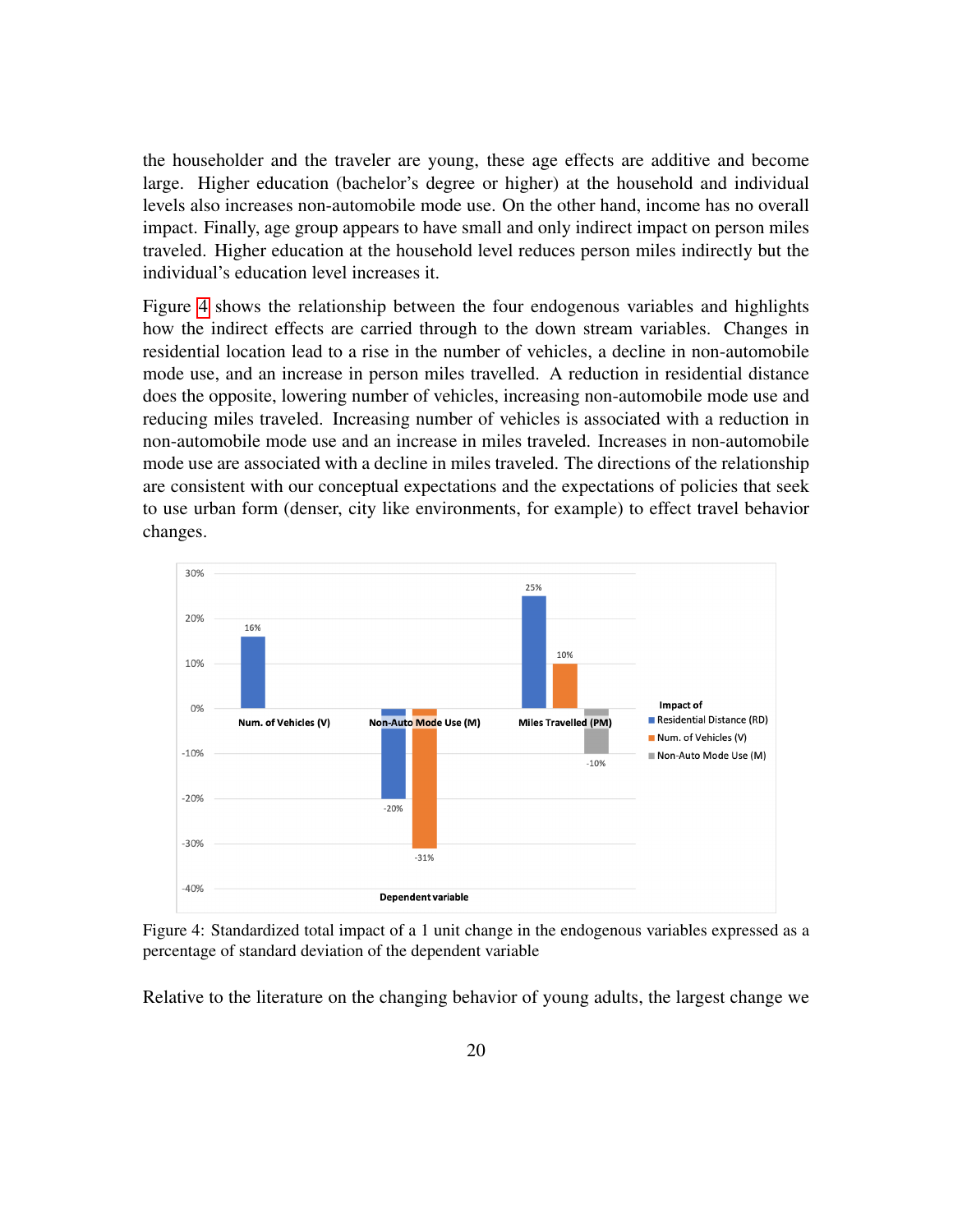detect is that young householders in 2017 had fewer vehicles than their younger counterparts in 2006. The overall impact of being young on residential distance from the city center has not changed between 2006 and 2017. The direct impacts of being young on non-automobile mode use do not change between 2006 and 2017. The change in the indirect impact of householder's age on travel decisions between 2006 and 2017 is driven by the strong negative effect of being young on automobile ownership in 2017. Overall, the residential distance and automobile ownership impacts of being a young householder are more consequential to person miles traveled than the direct impacts of age on this variable. The residential distance and automobile ownership impacts of being a young householder on mode use are equivalent or slightly larger than the direct effects of being young.

Our findings also show that residential preferences have strong impacts on transportation related variables as shown in Figure [4.](#page-19-0) Relative to the self-selection literature which suggests that people choose areas that align with their travel preferences, our results suggest that age plays a sorting role whereby young adults choose locations proximate to the city center. This in turn lowers the number of vehicles at the household level, increases the amount of non-automobile travel and lowers their person miles traveled. Particularly on auto-ownership and non-automobile travel, this sorting effect complements the direct impacts of being a young householder or a young traveler.

## 5. Conclusion and Discussion

This study examined the impact of age group membership on residential location, vehicle ownership and the travel behavior of young adults using data from the Seattle area. By framing the analysis using the time-horizon of the residential, vehicle ownership and travel decisions, we estimate a path model that disentangles how age group and time period affected location and travel decisions among young adults. Consistent with the broader literature on young adults, we find that young adults in 2006 and 2017 in this data lived closer to the city on average, owned fewer cars, used non-automobile modes more and had lower person miles traveled when compared to older adults.

Young adults in 2017 also exhibited lower auto ownership and higher use of non-automobile modes as compared to young adults in 2006. In other ways, the 2006 and 2017 young adults behaved similarly. Due to limitations in the way the age variable was collected, there is some age overlap in the 2006 and 2017 young adults. While the 2017 young age group is mostly composed of individuals who were younger than 18 in 2006, it also includes people who were between the ages of 18-24 in 2006. This overlap might underestimate the difference between the periods.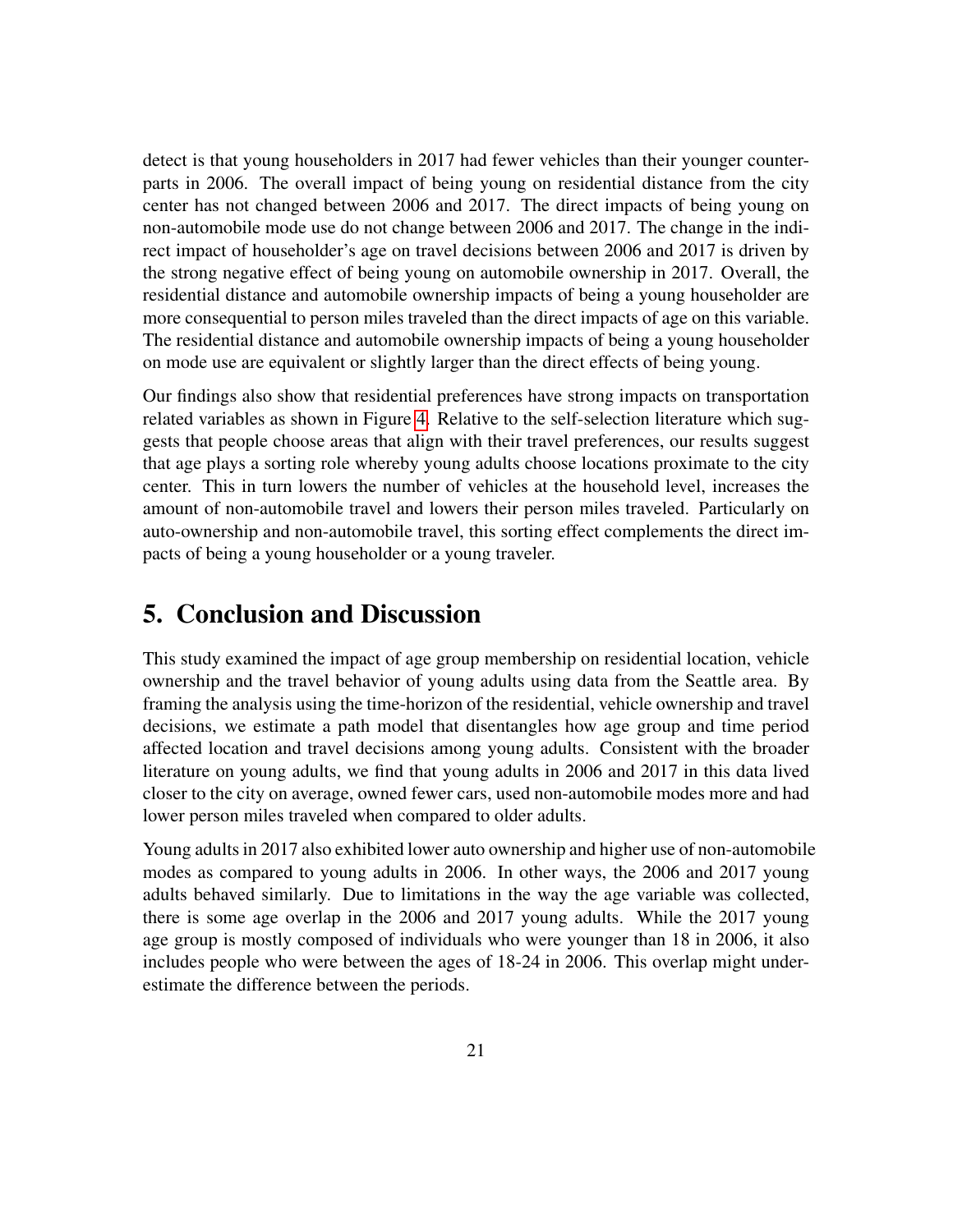Our findings show how interconnected residential choice, vehicle ownership and travel outcomes are. Age group membership influences each of these variables directly. Further, its influence on residential distance indirectly influences vehicle ownership and travel behavior. By following this chain of direct and indirect impacts, we show that age group membership had large impacts on residential choice and vehicle ownership. When it comes to mode use and person miles traveled, the indirect impacts of age group (mediated through residential ownership and vehicle ownership) are often larger than the direct impacts. The overall impacts of residential distance and vehicle ownership on mode use and miles traveled were large. It is clear that changes in these variables, what ever its cause may be, would have substantive impacts on the travel related variables.

Higher education and income also stood out as important variables that influence the types of residential and transportation choices associated with young adults in the recent literature. Both variables positively influenced living closer to the city center. Higher education in particular also lowered vehicle ownership and increased non-automobile mode use. The broader literature emphasizes the higher education of young adults and our results also show that the tendency to live closer to the city and to own fewer cars is strengthened by this variable.

Taken as a whole, we showed that age group membership was an important variable in influencing location, vehicle ownership decisions, mode use and to a lesser extent miles traveled. Young adults were likely to live closer to the city center, to own fewer vehicles, to use non-automobile modes more and to have lower person miles travelled. We also demonstrate that young adults in 2006 and 2017 exhibited similar behaviour except on vehicle ownership. Their choices were however different from their older counterparts in both periods. Our findings also suggest that an important part of what we observe as young adults' travel behavior is associated with what the household is doing in terms of residential location and vehicle ownership. While age group membership had varying levels of impact on all variables considered, its influence on travel decisions in particular was smaller than the effects of residential distance or vehicle ownership. As a result, we think exogenous changes in residential location patterns or vehicle ownership could have large impacts on travel outcomes that exceed the impact of age group membership. This means, if decisions about residential location or vehicle ownership shift to prefer more suburban locations or higher car ownership, for example due to the COVID-19 pandemic or other factors, we should expect significant changes in mode use and miles traveled.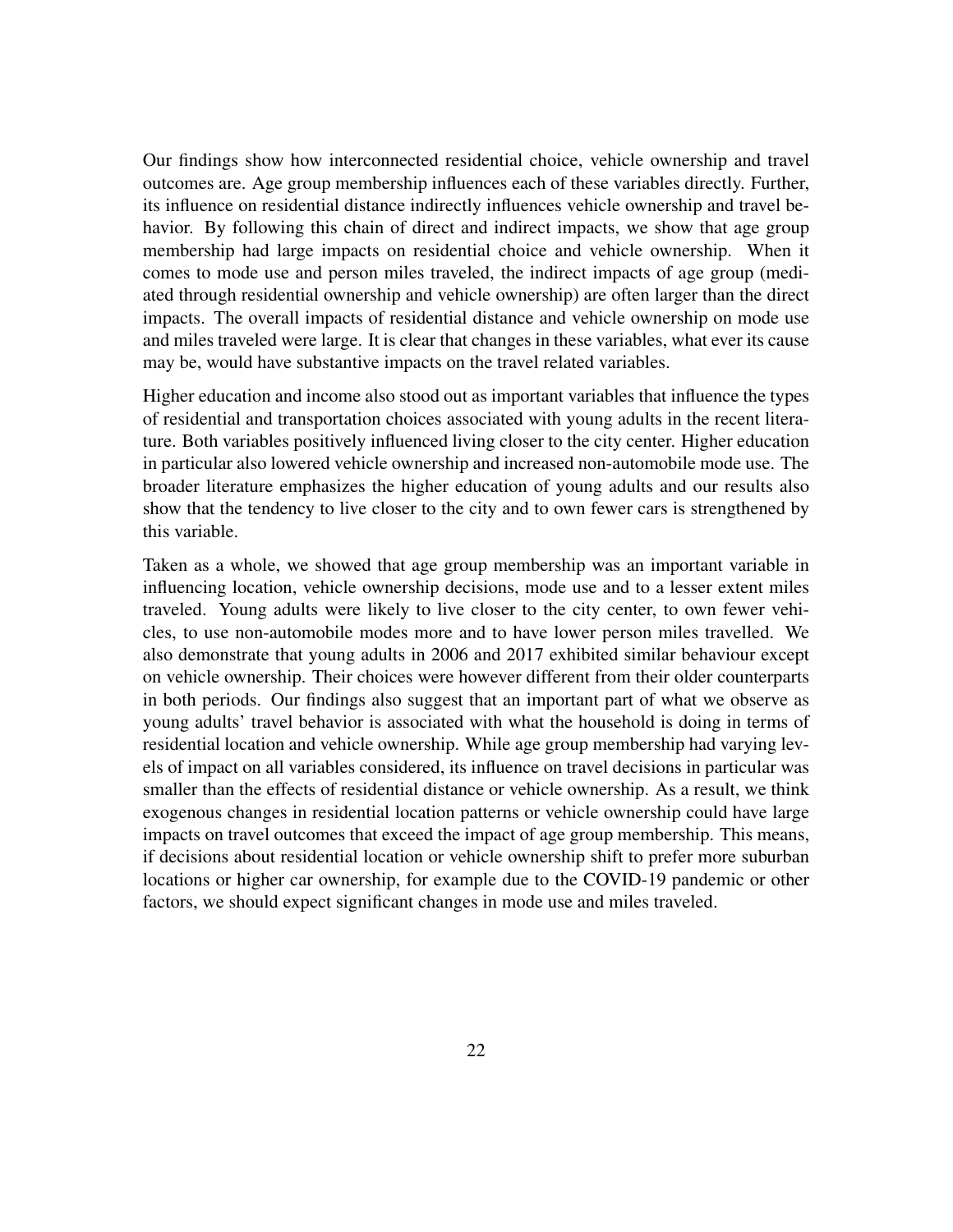## **References**

- <span id="page-22-0"></span>Blumenberg, Evelyn, Anne Brown, Kelcie Ralph, Brian Taylor, and Carole Turley Voulgaris. 2015. "Typecasting neighborhoods and travelers: Analyzing the geography of travel behavior among teens and young adults in the U.S." *Federal Highway Administration* (July).
- <span id="page-22-8"></span>Blumenberg, Evelyn, Brian Taylor, Michael Smart, Kelcie Ralph, Madeline Wander, and Stephen Brumbaugh. 2012. "What's youth got to do with it? Exploring the travel behavior of teens and young adults." *Berkeley: University of California Transportation Center.*
- <span id="page-22-6"></span>Cao, Xinyu, Patricia L Mokhtarian, and Susan L Handy. 2009. "Examining the impacts of residential self-selection on travel behaviour: a focus on empirical findings." *Transport reviews* 29 (3): 359–395.
- <span id="page-22-5"></span>Cervero, Robert, and Kara Kockelman. 1997. "Travel demand and the 3Ds: Density, diversity, and design." *Transportation research: Part D, Transport and environment.*
- <span id="page-22-1"></span>Chatterjee, Kiron, Phil Goodwin, Tim Schwanen, Ben Clark, Juliet Jain, Steven Melia, Jennifer Middleton, Anna Plyushteva, Miriam Ricci, Georgina Santos, et al. 2018. "Young people's travel–What's changed and why? Review and analysis."
- <span id="page-22-7"></span>Circella, Giovanni, Farzad Alemi, Rosaria Berliner, Kate Tiedeman, Yongsung Lee, Lewis Fulton, Susan Handy, and Patricia L Mokhtarian. 2017. "The multimodal behavior of millennials: exploring differences in travel choices between young adults and Gen Xers in California." In *96th Transportation Research Board Annual Meeting.*
- <span id="page-22-3"></span>Cortright, Joe. 2014. "City Report: The Young and Restless and the Nation's Cities." Retrieved from [https://cityobservatory.org/wp-content/uploads/2014/10/YNR-Report-](https://cityobservatory.org/wp-content/uploads/2014/10/YNR-Report-Final.pdf)[Final.pdf,](https://cityobservatory.org/wp-content/uploads/2014/10/YNR-Report-Final.pdf) *City Observatory* (October).
- <span id="page-22-4"></span>Deka, Devajyoti. 2018. "Are millennials moving to more urbanized and transit-oriented counties?" *Journal of Transport and Land Use* 11 (1): 443–461.
- <span id="page-22-2"></span>Delbosc, Alexa, and Graham Currie. 2013. "Causes of youth licensing decline: a synthesis of evidence." *Transport Reviews* 33 (3): 271–290.
- <span id="page-22-10"></span>Delbosc, Alexa, Noreen McDonald, Gordon Stokes, Karen Lucas, Giovanni Circella, and Yongsung Lee. 2019. "Millennials in cities: Comparing travel behaviour trends across six case study regions." *Cities* 90:1–14.
- <span id="page-22-9"></span>Delbosc, Alexa, and Kelcie Ralph. 2017. "A tale of two millennials." *Journal of Transport and Land Use* 10 (1): 903–910.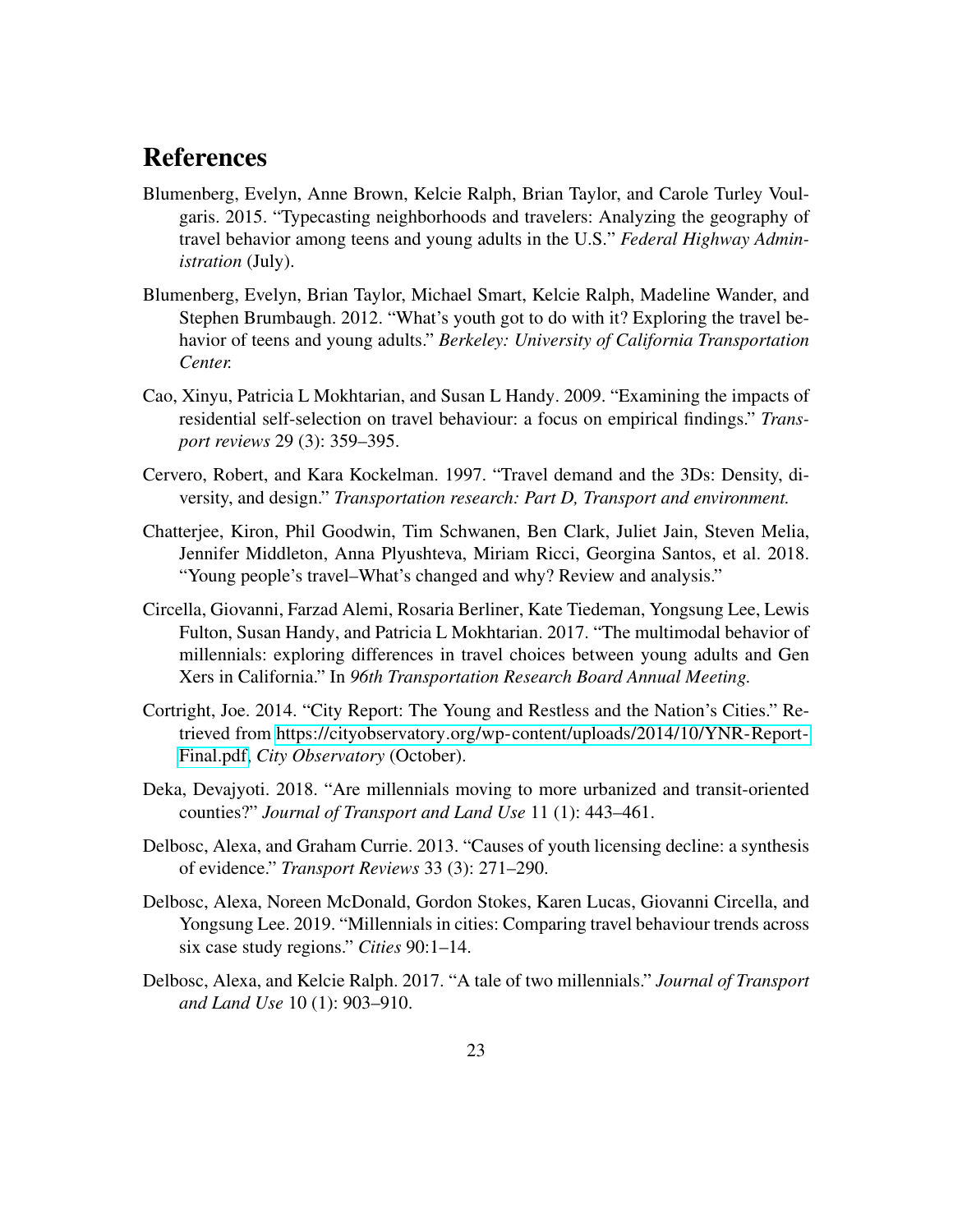<span id="page-23-9"></span>Demos and Young Invincibles. 2011. "The state of young America" (November).

- <span id="page-23-3"></span>Ewing, Reid, and Robert Cervero. 2010. "Travel and the built environment." *Journal of the American planning association* 76 (3): 265–294.
- <span id="page-23-10"></span>Federal Interagency Forum on Child and Family Statistic. 2014. "America's Young Adults: Special Issue, 2014." *Washington, DC: U.S. Government Printing office* (July).
- <span id="page-23-11"></span>Furstenberg Jr, Frank F. 2010. "On a new schedule: Transitions to adulthood and family change." *The future of children* 20 (1): 67–87.
- <span id="page-23-6"></span>Guo, Jessica Y, and Chandra R Bhat. 2007. "Operationalizing the concept of neighborhood: Application to residential location choice analysis." *Journal of Transport Geography* 15 (1): 31–45.
- <span id="page-23-12"></span>Heath, Sue. 2008. "Housing choices and issues for young people in the UK." *Joseph Rowntree Foundation, York.*
- <span id="page-23-8"></span>Hedman, Lina. 2011. "The impact of residential mobility on measurements of neighbourhood effects." *Housing Studies* 26 (04): 501–519.
- <span id="page-23-7"></span>Jun, Hee-Jung, and Hazel A Morrow-Jones. 2011. "Residential Density and Location Decisions: The Factors Affecting Homeowners' Choice of Denser Neighborhoods." *Housing and Society* 38 (2): 121–146.
- <span id="page-23-5"></span>Kim, S So, Peter F Orazem, and Daniel M Otto. 2001. "The effects of housing prices, wages, and commuting time on joint residential and job location choices." *American Journal of Agricultural Economics* 83 (4): 1036–1048.
- <span id="page-23-0"></span>Klein, Nicholas J, and Michael J Smart. 2017. "Millennials and car ownership: Less money, fewer cars." *Transport Policy* 53:20–29.
- <span id="page-23-1"></span>Kuhnimhof, Tobias, Ralph Buehler, Matthias Wirtz, and Dominika Kalinowska. 2012. "Travel trends among young adults in Germany: increasing multimodality and declining car use for men." *Journal of Transport Geography* 24:443–450.
- <span id="page-23-2"></span>Lee, Hyojung. 2018. "Are Millennials Coming to Town? Residential Location Choice of Young Adults." *Urban Affairs Review,* 1078087418787668.
- <span id="page-23-13"></span>. 2021. "Are Millennials leaving town? Reconciling peak Millennials and youthification hypotheses." *International Journal of Urban Sciences,* 1–19.
- <span id="page-23-4"></span>Levinson, David M, and Kevin J Krizek. 2007. *Planning for place and plexus: Metropolitan land use and transport.* Routledge.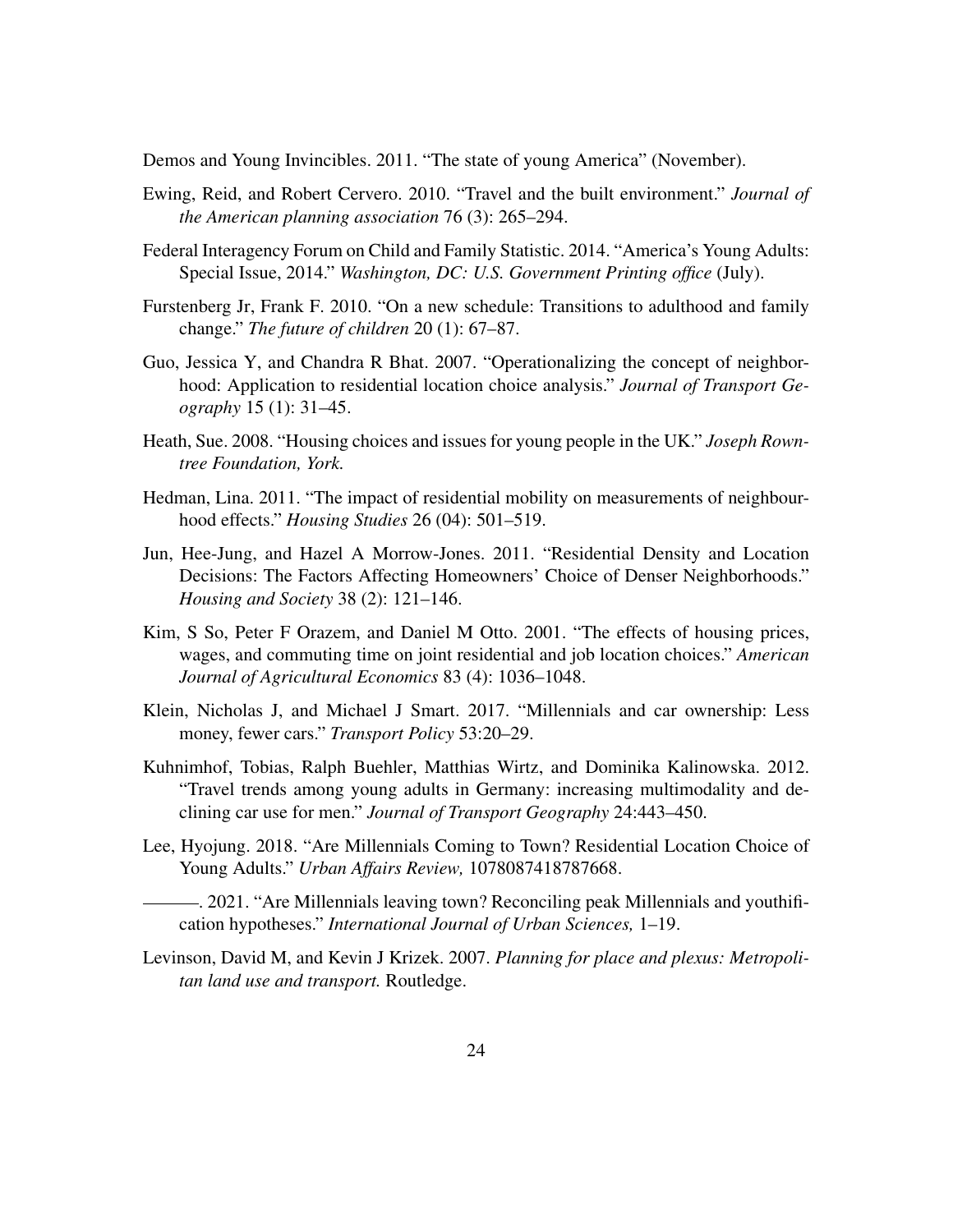- <span id="page-24-7"></span>Lin, Jie, and Liang Long. 2008. "What neighborhood are you in? Empirical findings of relationships between household travel and neighborhood characteristics." *Transportation* 35 (6): 739–758.
- <span id="page-24-0"></span>McDonald, Noreen C. 2015. "Are Millennials Really the "Go-Nowhere" Generation?" *Journal of the American Planning Association* 81 (2): 90–103.
- <span id="page-24-6"></span>Mokhtarian, Patricia L, and David van Herick. 2016. "Quantifying residential self-selection effects: A review of methods and findings from applications of propensity score and sample selection approaches." *Journal of Transport and Land Use* 9 (1): 9–28.
- <span id="page-24-3"></span>Moos, Markus. 2016. "From gentrification to youthification? The increasing importance of young age in delineating high-density living." *Urban Studies* 53 (14): 2903–2920.
- <span id="page-24-4"></span>Myers, Dowell. 2016. "Peak millennials: three reinforcing cycles that amplify the rise and fall of urban concentration by millennials." *Housing Policy Debate* 26 (6): 928–947.
- <span id="page-24-1"></span>Oakil, Abu Toasin Md, Dorien Manting, and Hans Nijland. 2016. "Determinants of car ownership among young households in the Netherlands: The role of urbanisation and demographic and economic characteristics." *Journal of Transport Geography* 51:229–235.
- <span id="page-24-5"></span>Pendall, Rolf. 2012. "The next big question facing cities: Will millennials stay?" Retrieved from [http://www.urban.org/research/publication/next- big- question- facing-cities](http://www.urban.org/research/publication/next-big-question-facing-cities-will-millennials-stay)[will-millennials-stay,](http://www.urban.org/research/publication/next-big-question-facing-cities-will-millennials-stay) *Urban Institute* (September).
- <span id="page-24-2"></span>Polzin, Steven E, Xuehao Chu, and Jodi Godfrey. 2014. "The impact of millennials' travel behavior on future personal vehicle travel." *Energy Strategy Reviews* 5:59–65.
- <span id="page-24-9"></span>Raimond, Tim, and Frank Milthorpe. 2010. "Why are young people driving less? Trends in licence-holding and travel behaviour." In *Proceedings of Australasian Transport Research Forum,* vol. 29.
- <span id="page-24-10"></span>Raymond, Elora Lee, Jessica Dill, and Yongsung Lee. 2018. "Millennial first-time homebuyers and location choice." *Journal of Planning Education and Research.*
- <span id="page-24-8"></span>Silva, Denise Capasso da, Sebastian Astroza, Irfan Batur, Sara Khoeini, Tassio B Magassy, Ram M Pendyala, and Chandra R Bhat. 2019. *Are Millennials Really All That Different Than Generation X? An Analysis of Factors Contributing to Differences in Vehicle Miles of Travel.*
- <span id="page-24-11"></span>StataCorp. 2015. *Stata Statistical Software: Release 14.*